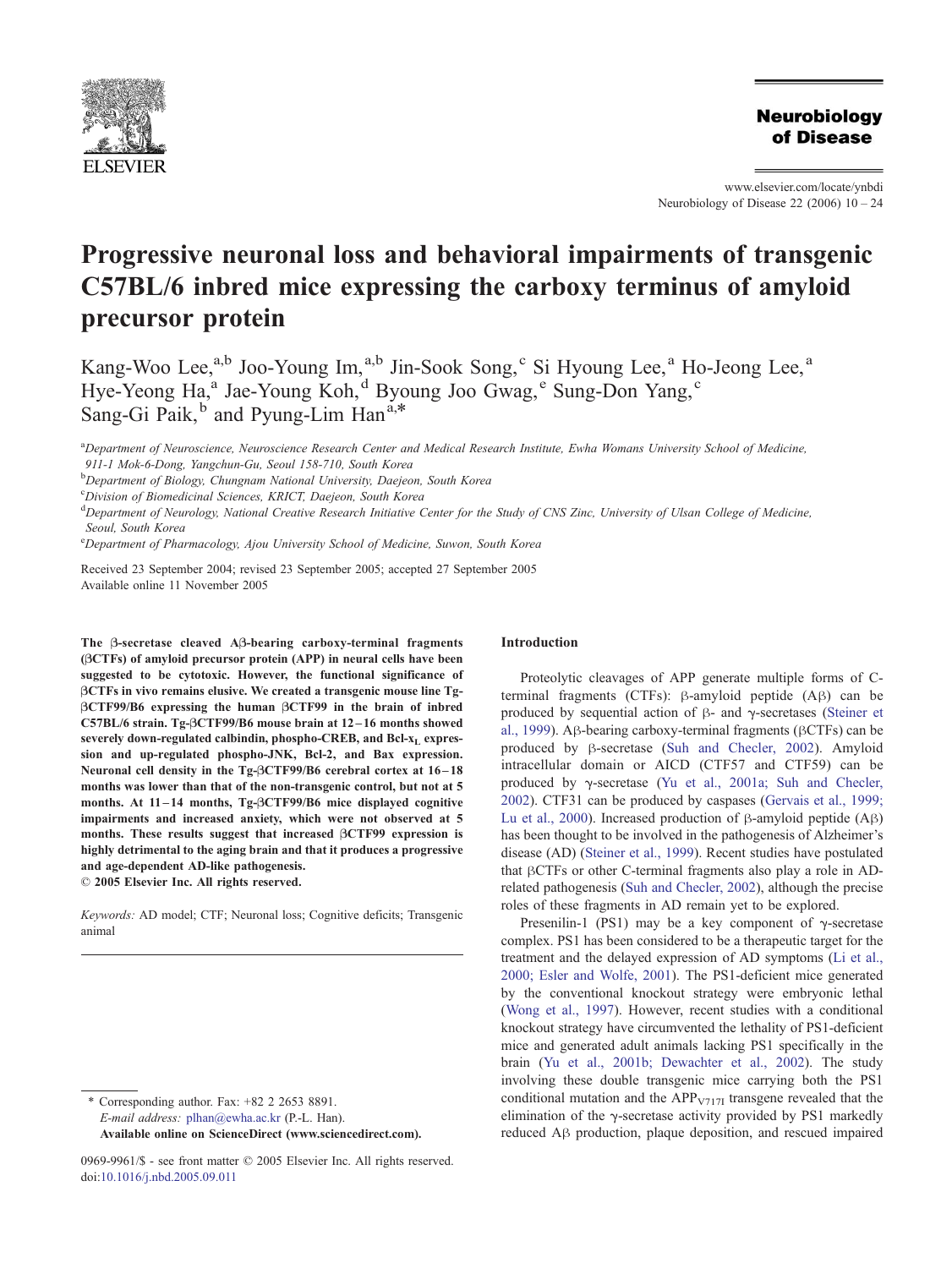hippocampal LTP but that it did not correct the deficits in learning that  $APP<sub>V717I</sub>$  transgenic mice displayed ([Dewachter et al., 2002\)](#page-12-0). Although the underlying mechanism has not yet been clearly elucidated, these studies show that the loss of  $\gamma$ -secretase activity in the brain leads to the severe accumulation of  $\beta$ CTF99 and raises the possibility that  $\beta$ CTF99 accumulation might cause cognitive deficits in the absence of plaque deposition in their double transgenic mice. It also raises the question as to whether other biochemical impairments or behavioral alterations present in  $APP<sub>V717I</sub>$  transgene mice can be reverted in their double transgenic mice. Regarding that PS1 has pleiotropic roles in brain cell functions, e.g., Notch ([Naruse et al., 1998; Song et al., 1999\)](#page-13-0) and N-cadherin [\(Marambaud et al., 2003\)](#page-13-0) processing, it needs to be answered whether the observed learning deficits of the conditional PS1 knockout mice used in their studies were produced solely by  $\beta$ CTF99, by other PS1-cleaved products, or by the lack of a PS1dependent physiology.

More direct evidence for the in vivo role of  $\beta$ CTF99 is to be ascertained from studies with transgenic mice expressing  $\beta$ CTF99 in the brain. To date, nine research groups have independently created transgenic mouse lines expressing various CTF forms of the human APP in the brain. Five of these lines showed either neuronal atrophy [\(Neve et al., 1996; Oster-Granite et al., 1996; Nalbantoglu](#page-13-0) et al., 1997; Sato et al., 1997) or impaired learning ([Nalbantoglu et](#page-13-0) al., 1997; Berger-Sweeney et al., 1999; Lalonde et al., 2002a) at age  $12 - 28$  months, whereas the other four lines including the recent reported one did not display any obvious neuronal loss or cognitive impairment ([Shoji et al., 1990; Sandhu et al., 1991; Araki et al.,](#page-14-0) 1994; Sberna et al., 1998; Li et al., 1999; Rutten et al., 2003). Thus, the developed transgenic mice expressing CTFs showed conflicting results that ranged from no phenotype to AD-like pathogenesis. Accordingly, the in vivo role of  $\beta$ CTF99 remains elusive. All CTFexpressing transgenic lines developed thus far were created from compound genetic backgrounds, such as the C57BL/6 –DBA/2 hybrids ([Li et al., 1999; Rutten et al., 2003\)](#page-13-0), the C57BL/6-SJL hybrids ([Kammesheidt et al., 1992; Fukuchi et al., 1996; Oster-](#page-13-0)Granite et al., 1996), or the C3H –C57BL/6 hybrids ([Nalbantoglu](#page-13-0) et al., 1997; Sato et al., 1997). It is not clear whether these complex genetic backgrounds contribute to the conflicting results on the in vivo role of hCTF99 or the difference in the design of transgenic cassettes including the choices of promoters and the specific sequences of the transgene itself is involved.

The current study was undertaken to evaluate the role of  $\beta$ CTF99 in the pathophysiology of the aging brain, using a newly generated transgenic mouse line expressing  $\beta$ CTF99 in inbred C57BL/6 mice. We found that the transgenic expression of  $\beta$ CTF99(V717F) is highly toxic to the aging brain and results in the progressive and age-dependent expression of the biochemical markers of AD, in combination with neuronal loss, and impaired psychiatric and cognitive behaviors.

## Materials and methods

## Generation of  $\beta$ CTF99 transgenic mice

The cloning of the human APP cDNA sequence has been described recently ([Lee et al., 2004\)](#page-13-0). The cDNA sequence for  $\beta$ CTF99 carrying the V717F mutation of APP751 was produced by a PCR method using the second half of APP751 cDNA as a template and the primer sets of app-sig-f (5'-CGATTTAGATCTTGACGGG- GAAAG-3'), app-sig-r (5'-CGGAATTCTGCATCCGCCCGAGC-CGTCCAGGCGGC-3'). Here, V717F in  $\beta$ CTF99(V717F) represents the Indiana mutation described previously ([Lee et al.,](#page-13-0) 2004). The resulting product was subcloned into the BamHI/EcoRI site of pBluscript II, which was used for another PCR using the primers of app-koz-f (5'-GCTCTAGACCATGCTGCCCGGTTT-GGCACTGCTC-3'), app-koz-r (5'-CCCGCGCGGCGGCCGCT-TCATTAATG-3'). After digesting with  $EcoRI$ , the resulting product was fused to the  $\beta$ CTF cDNA to translate the signal peptide and  $\beta$ CTF fusion protein. To increase the translation efficiency, we introduced the Kozak sequence (GACC) in front of the ATG codon of the signal sequence. The V717F mutation of APP751 was introduced by PCR using two primers of app-717-f  $(5'-GCGA-$ CAGTGATCTTCATCACCTTG-3') and app-1r (5'-GGGGGAC-TAGTTCTGCATCTGCTC-3').

The intron B of human  $\beta$  globin gene was amplified by PCR using the primers of hglob-f (5'-GATCCTGAGAACTTCAGG-3') and hglob-r (5'-TCTTTGCCAAAGTGATGG-3') and genomic DNA, which was obtained from the human neuroblastoma cell line SH-SY5Y, as a template. The resulting 918 bp fragment was inserted between the PDGF- $\beta$  promoter and the  $\beta$ CTF99(V717F) cDNA. The SV40 late polyadenylation sequence (247 bp) was prepared from pGK-neo-pA ([Lee et al., 2002\)](#page-13-0). The PDGF- $\beta$  gene promoter (1.2 kb) was a gift from Dr. Tucker Collins (Harvard Medical School, USA). Finally, PDGF-BCTF99(V717F)-pA and PDGF- $\beta$ -intron- $\beta$ CTF99(V717F)-pA were constructed. The APP signal sequence and mutation in  $\beta$ CTF99(V717F) were confirmed by DNA sequencing. Each of the purified linearized transgenic constructs was microinjected into the pronuclei of fertilized eggs prepared from inbred C57BL/6 mice (Korea Research Institute of Chemical Technology, Daejon, Korea). The injected eggs were transferred to the oviduct of pseudopregnant female (ICR) mice by following a standard method ([Horgan et al., 1994\)](#page-12-0).

The transgenic lines were determined by genomic Southern blot and PCR methods. Blots carrying 15  $\mu$ g per lane of SpeI-digested genomic DNA were hybridized with a <sup>32</sup>P-labeled probe prepared from the 350 bp SpeI fragment at the C-terminus of APP cDNA ([Fig. 1A](#page-2-0)). The PCR primers used were trapp-fs (5'-GCTTGA-TATCGAATTCCTGCAGC-3') and trapp-r1 (5-ATGTATCTTAT- $CATGTCTGGACCG-3'$ ) for the amplification of  $\beta$ CTF99 (-intron), trint-f1 (5'-AATGTATCATGCCTCTTTGCACC-3'), and sv40pA-r1 (5'-GTTCGAGCTCATAATCAGCCATACCACATTTG-3') for the amplification of  $\beta$ CTF99. The transgenic mice lines were maintained by crossing with C57BL/6 inbred mice. The transgenic mice used in this study were heterozygous with respect to the transgene.

# Northern blot analysis

Northern blot analysis was performed as previously described ([Lee et al., 2004\)](#page-13-0). To be brief, a membrane blot carrying  $30 \mu$ g of total RNA was prepared after separating on denaturing agarose gel (1% agarose, 6.2% formaldehyde in  $0.5 \times$  MOPS) and hybridized with a  $32P$ -labeled probe prepared from the SpeI-digested fragment (350 bp) of  $\beta$ CTF99 ([Fig. 1B](#page-2-0)).

## Western blot analysis and histological works

Western blot analysis and immunostaining were performed as previously described ([Che et al., 2001\)](#page-12-0). For the Western blot analysis, mouse brain tissue was homogenized in  $4^{\circ}$ C lysis buffer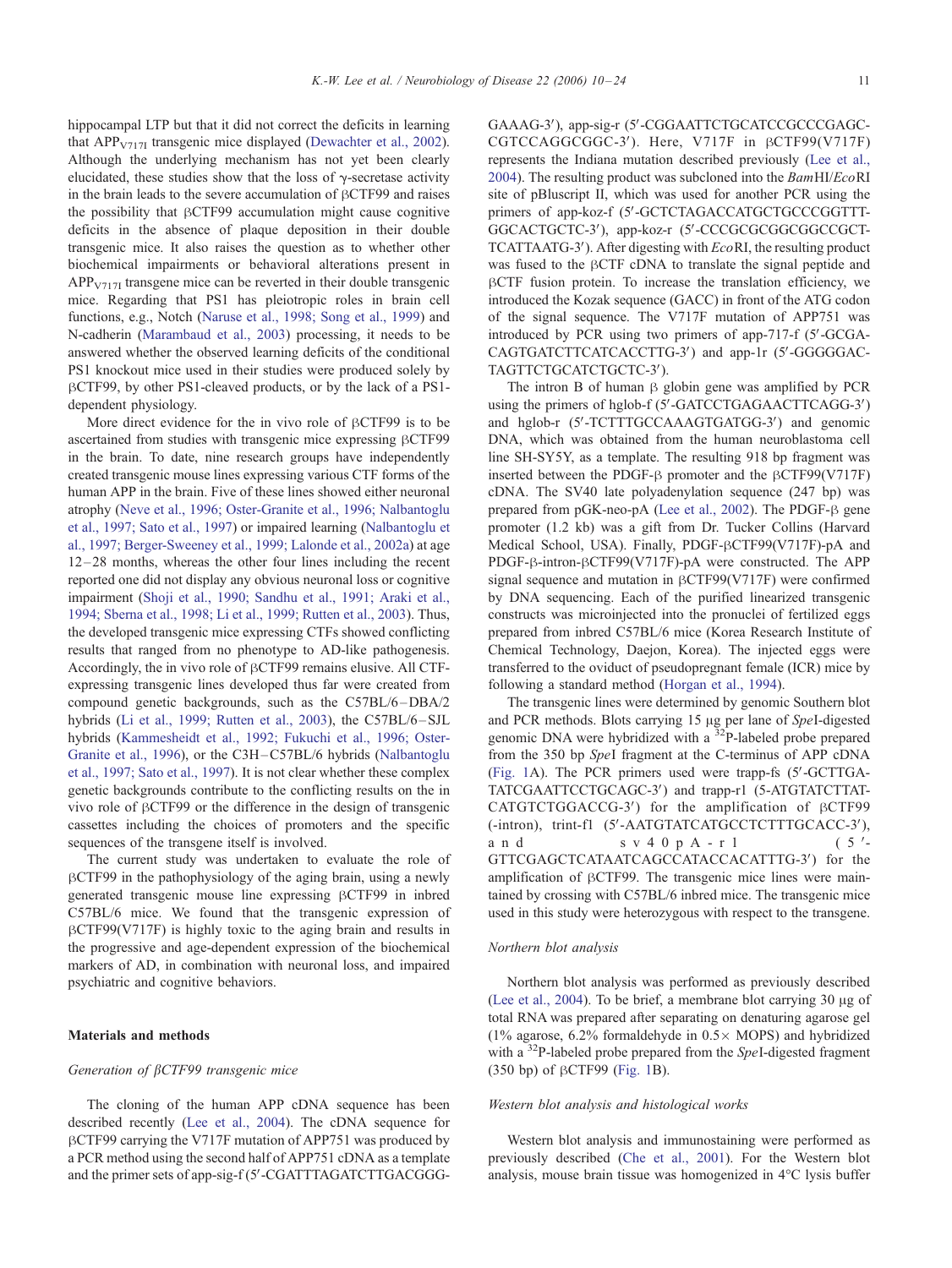<span id="page-2-0"></span>

Fig. 1. Generation of transgenic mice expressing  $\beta$ CTF99 in the brain. (A) The transgenic cassette PDGF- $\beta$ CTF99-pA (top) contained PDGF- $\beta$ promoter, APP signal peptide (SP), the A $\beta$  containing C-terminal 99 amino acids of APP with the V717F mutation and the SV40 polyadenylation sequence (SV40-pA). PDGF-intron- $\beta$ CTF99-pA (bottom) included the intron derived from the human  $\beta$ -globin gene. (B) Northern blot probed with the C-terminal *SpeI* fragment detected an endogenous APP transcript of  $\sim$ 3.5 kb and a transgene-derived transcript of  $\sim$ 700 bp (arrows). The  $\beta$ CTF99-#F17 line showed highest transgene expression, which was greater than the level of endogenous APP.

(50 mM Tris, pH 8.0, 150 mM NaCl, 1% NP-40, 0.1% SDS, 0.5% sodium deoxycholate) containing 1 mM phenylmethylsulfonyl fluoride and protease inhibitor (Complete<sup>TM</sup>; Roche, Mannheim, Germany). Each lane was loaded with  $30 \mu$ g protein. The separated proteins were transferred onto a PVDF membrane (Bio-Rad, Hercules, CA, USA), and the membranes were blocked with 5% non-fat dry milk, 2% BSA, 4% FBS, 4% horse serum, 4% goat serum in Tris-buffered saline, and 0.1% Tween 20. Immunoblots were detected using ECL detection reagents (Santa Cruz, CA,  $USA$ ).

For the detection of  $\beta$ CTF99, the brain tissues were homogenized in 1:10 (g/vol) Tris-buffered saline (TBS) containing 50 mM Tris –HCl (pH 8.0), 175 mM NaCl, 5 mM EDTA, 2 mM phenylmethylsulfonyl fluoride, and a protease inhibitor cocktail  $(Complete<sup>TM</sup>; Roche, Mannheim, Germany)$ . Fifty micrograms of the protein sample were mixed with an equal volume of  $2\times$ Laemmli sample buffer containing  $10\%$   $\beta$ -mercaptoethanol, boiled for 10 min, and then electrophoresed on 16.5% Tris/tricine agarose gel as described ([Marambaud et al., 2003\)](#page-13-0). After being transferred onto PVDF membranes, the resolved proteins were probed with polyclonal anti-CTF. Immunoblots were detected using ECL detection reagents (Santa Cruz, CA, USA).

Anti-APP antibodies raised against the  $A\beta$  region of APP were obtained from Zymed  $(51-2700)$ ; San Francisco, CA, USA) and Sigma (A8717; St. Louis, MO, USA). Anti-phospho-JNK (9251S), anti-phospho-c-Jun (9261S), and anti-phospho-p38 (9211S) were

obtained from Cell Signaling (Beverly, MA, USA); anti-JNK3 (06- 749), anti-CREB (06-504), anti-phospho-CREB (06-519), and anti-MAP2 (05-346) were obtained from Upstate Biotechnology (Lake placid, NY, USA); anti-NeuN (MAB377) and anti-calretinin (AB5054) were obtained from Chemicon (Temecula, CA, USA); anti-JNK1 (15701A) was obtained from Pharmingen (San Diego, CA, USA); anti-calbindin (C9848) and anti-parvalbumin (P3088) were obtained from Sigma (St. Louis, MO, USA); anti-JNK2 (sc-572), anti-phospho-ERK (sc-7383), anti-ERK (sc-154), p38 (sc-535-G), anti-Bcl-2 (sc-783), anti-Bad (sc-942-G), anti-Bax (sc-6236), and anti-Bcl- $x_L$  (sc-7195) were obtained from Santa Cruz Bio-Technology (Santa Cruz, CA, USA).

For the immunohistochemistry experiments, the mice were perfused with 4% paraformaldehyde in 0.1 M phosphate buffer (PB, pH 7.4). The brain was removed and post-fixed in the same fixative at  $4^{\circ}$ C overnight. Brains were coronally cut into  $40$ - $\mu$ mthick sections with a vibratome. Free-floating sections were blocked by 5% normal goat serum, 2% BSA, and 2% FBS. Biotinylated HRP complex (Vector Laboratories, Burlingame, CA) and 3.3'-diaminobenzidine were used for the color development. To evaluate the neuronal loss, cresyl violet staining and anti-NeuN were performed as previously described ([Che et al., 2001\)](#page-12-0). Brain sections were stained with 0.5% cresyl violet. Cell counts were performed in a blind manner without knowing genotypes. To determine the cell density of cresyl violet- or anti-NeuN-stained cells in the cerebral cortex, we obtained optically dissected overlapping images covering the whole target areas ([Fig. 7A](#page-8-0)) using a Polaroid DMC2 Digital Microscope Camera (Polaroid Co., Wathan, MA, USA) and computer-assisted image analysis (OPTI-MAS 5.1, Bioscan Inc., USA). We found that 6 and 7 optical images were able to cover the whole target areas, respectively, in the prefrontal and parietal cortices. For cresyl-violet-stained brain sections (16–18 months), we examined total 71 sections, and, accordingly, over 460 optical images were generated and examined ([Table 1\)](#page-7-0).

## Cell culture, transfection, and immunocytochemistry

Neuro2A cells were cultured in Dulbecco's modified Eagle's medium plus 10% fetal bovine serum (GIBCO, Grand Island, NY, USA) at 37°C in an atmosphere of 95% air and 5%  $CO<sub>2</sub>$ . For transfection, cells were transfected with  $0.2 \mu g$  of the transgenic cassette, PDGF- $\beta$ -intron- $\beta$ CTF99(V717F)-pA, and 2 µl of Oligofectamine reagent (GIBCO)/4  $\times$  10<sup>4</sup> cells into 24-well plate. After 5 h of incubation, medium was added to Dulbecco's modified Eagle's medium containing the appropriate concentration of serum. Cells were incubated in complete medium for a period of 48 h.

After 48 h of transfection, cultured cells were fixed with 4% paraformaldehyde in 0.1 M phosphate buffer (pH 7.4) and followed by permeabilization with 0.3% Triton X-100 in phosphate-buffered saline (PBS, pH 7.4). Plates were then incubated with 5% goat serum in PBS for 1 h and incubated at  $4^{\circ}$ C overnight with 6E10 (Signet, Dedham, MA, USA) or anti-CTF [Sigma (A8717); St. Louis, MO, USA] diluted in 3% BSA. The plates were then washed with PBS and incubated with FITC- or TRITCconjugated anti-mouse or rabbit antibody (Sigma, St. Louis, MO, USA) diluted in PBS (1:100). After washing, they were immediately mounted with fluorescent mounting medium (DAKO, Denmark) and examined under a Nikon Eclipse microscope (Nikon, Japan) or Confocal Laser Scanning Microscopy (Carl Zeiss, Jena, Germany).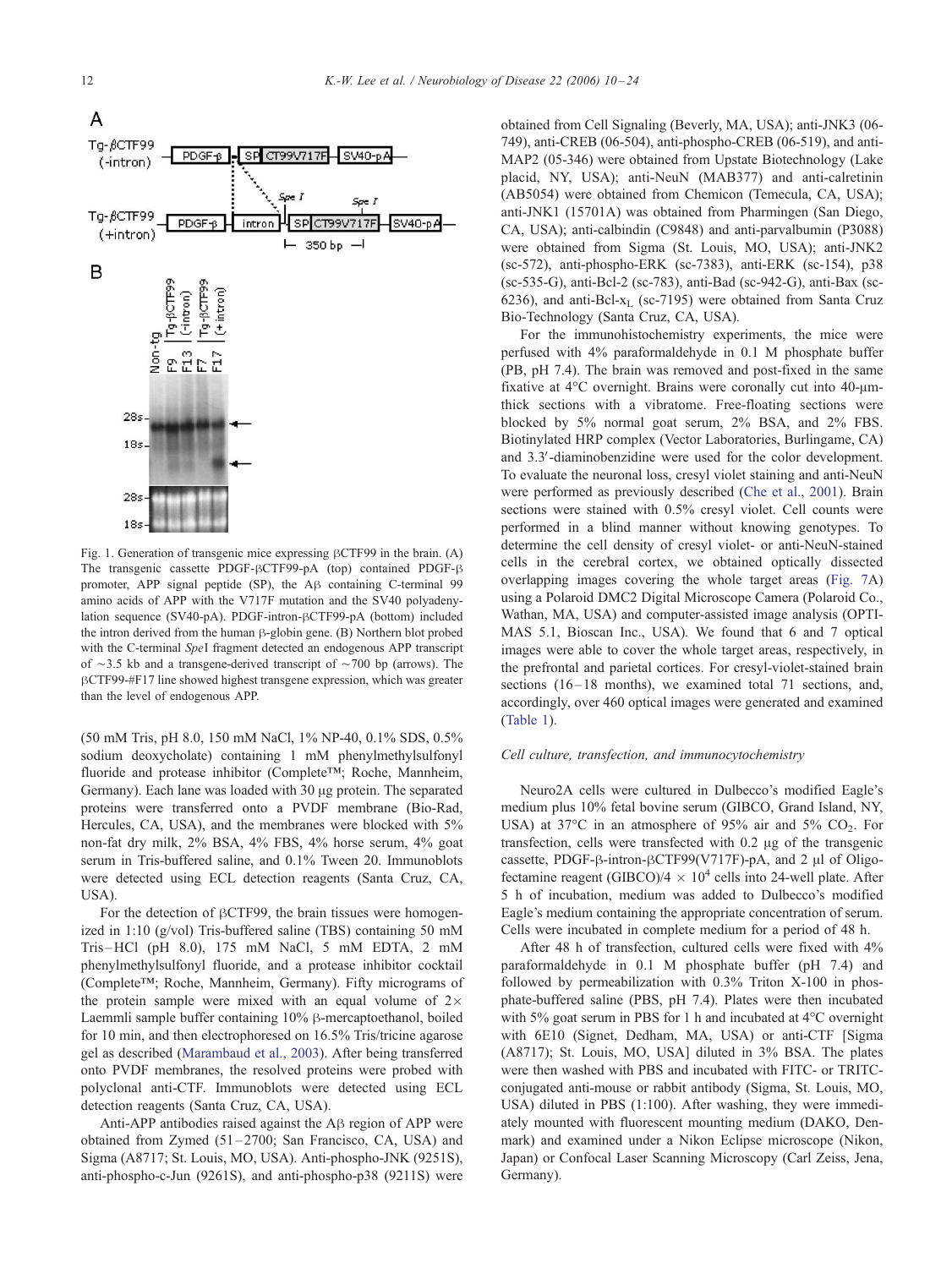## Assessment of  $A\beta$  levels

A $\beta$  levels were measured as previously described ([Lee et al.,](#page-13-0) 1999). Cortical tissue was homogenized in Tris-buffered saline (20 mM Tris, 137 mM NaCl, pH 7.6). The suspension was then centrifuged at  $100,000 \times g$ , and the supernatant containing soluble A $\beta$  was collected for assay. Pellets so obtained were dissolved in 70% formic acid at a weight:volume ratio of 100 mg/ml and recentrifuged at  $100,000 \times g$  for 1 h. The formic-acid-dissolved insoluble  $\overline{AB}$  was collected, neutralized with 1 M Tris-Cl buffer (pH 11), and assayed. The levels of  $\text{AB}(1-40)$  and  $\text{AB}(1-42)$ peptides were analyzed using Signal Select<sup>TM</sup> Human  $\beta$  Amyloid  $A\beta(1-40)$  and  $A\beta(1-42)$  colorimetric sandwich ELISA kits (Signal Select<sup>TM</sup>, BioSource, Camarillo, CA, USA) by following the manufacturer's instructions.

## Animals and behavioral assessments

Mice were housed in clear plastic cages in a temperature- and humidity-controlled environment with a 12-h light/dark cycle (light switched on at 7 a.m.) and were maintained on an ad libitum diet of laboratory chow and water. All animals were handled in accordance with the animal care guideline of Ewha Womans University School of Medicine. To track the animals' behavior, a computerized video-tracking system called SMART (Panlab S. I., Barcelona, Spain) was used.

#### Open field test

Locomotor activity was measured in the open field of a white Plexiglas chamber (45  $\times$  45  $\times$  40 cm each). The mice were all placed in the same environment as that of the chamber 30 min prior to the test. Each mouse was placed individually in the middle of the open field, and locomotion was recorded for 60 min. The horizontal locomotor activity was judged according to the distance the animal moved. The inner 30% of the open field was defined as the center of the chamber in the current study. Illumination in the chamber was adjusted to 70 lx.

## Water maze test

The water maze consisted of a 90-cm-diameter cylinder pool filled with opaque milky water  $(22^{\circ}C)$ . A 10-cm-diameter hidden platform was placed in a quadrant 1.5 cm below the surface of the opaque water. The pool was placed in a room with abundant environmental and artificial cues including a window, a chair, and posters. In the course of daily testing, mice were admitted successively into each of the quadrants and allowed to swim for a maximum of 90 s. On locating the platform, the animals were permitted to remain on it for 30 s before the session was terminated. The animals were tested twice a day with 6-h-intertrial interval. The latency and distance to find the platform for each of two trials and the average of the two trials were recorded for each mouse. A spatial probe trial was conducted on day 6 after the 5-day training session, which consisted of a swim trial in the absence of the hidden platform. Animals were given a single 60-s probe trial to examine memory retention.

## Passive avoidance test

The test apparatus consisted of a brightly lit and a dark compartment  $(15 \times 15 \times 15$  cm each), each equipped with a shock-grid floor, and a door between the two chambers. During the first day of testing, each mouse was placed in the lighted chamber and left to habituate to the apparatus for 5 min, while allowing it to explore the light and dark rooms. On the second day, the mice were placed in the lighted chamber. After 30 s, the middle door was opened, and the latency for the mouse to enter the dark chamber was measured, which was recorded as pre-test. When the mouse entered the dark room, the door was closed, and two successive electric foot-shocks (100 V, 0.3 mA, 2 s) were delivered through the grid floor. After training, mice were then returned to their home cages. Twenty-four hours later, the mice were individually replaced in the lighted chamber, and the latency to enter the dark chamber was measured, which was recorded as post-test.

#### Elevated plus maze test

The elevated plus maze (EPM) apparatus consisted of four arms  $(30 \times 7 \text{ cm}$  each) made of black Plexiglas, which was elevated 50 cm above the floor and placed at right angles to each other. Two of the arms had 20-cm-high walls (enclosed arms), while the other two had no walls (open arms). The illumination at the center was adjusted to 40 lx. For the test, the mouse was initially placed at the center of the platform and left to explore the arms for 5 min. The number of entries in the open and in the enclosed arms and the time spent in each arm were recorded. Entry into each arm was scored as an event if the animal placed all paws into the corresponding arm. Methodological and conceptual issues in the use of EPM as an ethological model of provoked anxiety have been described ([Rodgers and Dalvi, 1997; Wall and Messier, 2001\)](#page-13-0).

## Statistical analysis

Two-sample comparisons were carried out using the Student's  $t$  test, while multiple comparisons were made using one-way ANOVA followed by the Newman –Keuls multiple range test. All data were presented as the means  $\pm$  SEM, and statistical differences were accepted at the 5% level unless otherwise indicated.

## Results

## Generation of transgenic mice expressing  $\beta$ CTF99 in the brain

To examine the role of  $\beta$ CTF99 in the pathophysiology of the aging brain, we created transgenic mouse lines that carried either the PDGF- $\beta$ CTF99-pA or the PDGF-intron- $\beta$ CTF99-pA cassette. Both cassettes were designed to possess the APP signal sequence (17 amino acids), the  $\overrightarrow{AB}$  containing C-terminal 99 amino acids of APP with the V717F mutation ( $\beta$ CTF99(V717F)), and the SV40 polyadenylation sequence (247 bp). Transgene expression was driven by the platelet-derived growth factor (PDGF)- $\beta$  promoter, which has been used to produce a high level of transgene expression in the brain ([Sasahara et al., 1991; Games et al., 1995; Irizarry et al.,](#page-13-0) 1997; Lee et al., 2004). The heterologous intron (918 bp) obtained from the human  $\beta$ -globin gene was inserted between the PDGF- $\beta$ promoter and  $\beta$ CTF99 in the PDGF-intron- $\beta$ CTF99-pA cassette ([Fig. 1A](#page-2-0)). It was found that this intron sequence greatly improved the stability of the transgene transcript ([Lee et al., 2004\)](#page-13-0).

We chose the inbred C57BL/6 mice as the recipient strain at the pronuclear microinjection step and at subsequent backcrosses to eliminate phenotypic variations resulting from the compound genetic backgrounds encountered in most CTF- or APP-expressing AD mouse models. A total of 16 and 2 germ-line transmittable founder lines were identified to carry PDGF- $\beta$ CTF99-pA or PDGF-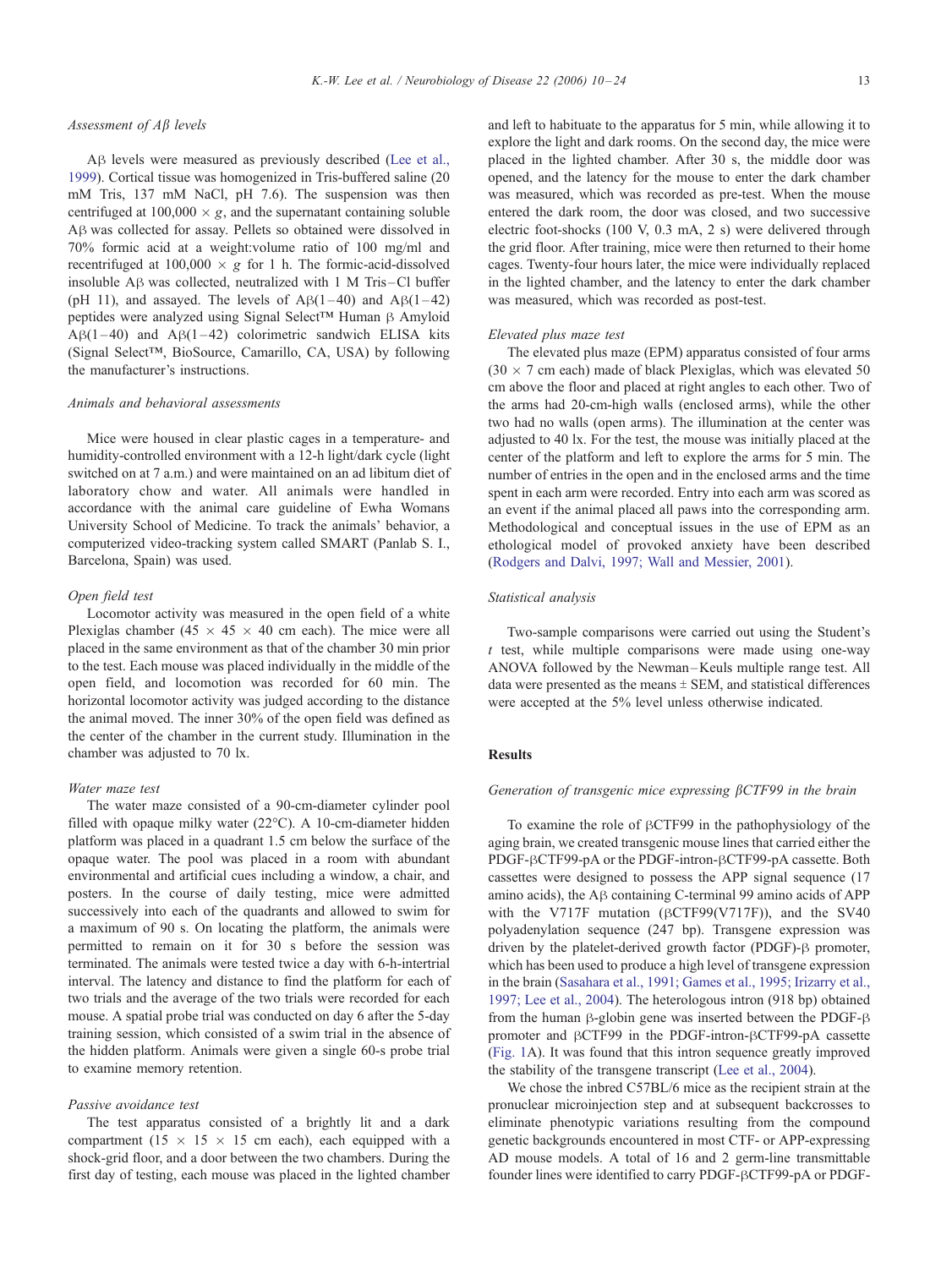<span id="page-4-0"></span>intron- $\beta$ CTF99-pA cassettes, respectively, as determined by genomic PCR and Southern blotting (data not shown).

# Expression of transgene transcript and protein products in the brain

To determine transgene expression, total RNA was prepared from the brains of F1 progeny at 2 months of age. In Northern blots, the  $32P$ -labeled C-terminal SpeI fragment hybridized with two bands: the upper  $\sim$ 3.5 kb fragment of the endogenous mouse APP transcript and the lower  $\sim$ 700 bp transcript derived from the transgene ([Fig. 1B](#page-2-0)). Based on RT-PCR and Northern blot analyses, we chose the  $\beta$ CTF99-#F17 line which showed highest transgene expression in the brain and renamed this  $Tg-\beta CTF99/B6$ . By Northern blotting, it was estimated that the relative amount of transgene expression in the heterozygous state was higher than the expression of the endogenous APP transcript ([Fig. 1B](#page-2-0)).

Western blots using two  $\beta$ CTF-specific polyclonal antibodies commonly detected the endogenous  $\sim$ 12 kDa  $\beta$ CTF99 and  $\sim$ 10 kDa  $\alpha$ CTF83 (p3) fragments, which were generated by  $\beta$ - and  $\alpha$ secretases, respectively, in the brains of non-transgenic controls (Fig. 2A). In the Tg- $\beta$ CTF99/B6 brain at 4-5 months, the amounts of  $\beta$ CTF99 and  $\alpha$ CTF83 were notably up-regulated. Densitometric measurements of the CTFs using computer-assisted imaging software indicated that the expression levels of  $\beta$ CTF99 and  $\alpha$ CTF83 were 2.26  $\pm$  0.19 and 2.36  $\pm$  0.11-fold that of endogenous  $\beta$ CTF99 and  $\alpha$ CTF83. Consistent with these results, immunohistological staining revealed  $\beta$ CTF99 up-regulation in neuronal cells in broad regions of the brain, including the prefrontal cortex (Figs. 2B –E). However, senile plaque-like Ahdeposition or Congo-Red-positive amyloid was not detected in Tg- $\beta$ CTF99/B6 mice up to 18 months of age. Moreover, extensive gliosis that can be ascribed to a marker of plaque formation or cell death was absent in the cerebral cortices and hippocampal regions of Tg-BCTF99/B6 at 14-16 months. Approximately 92% of the Tg-BCTF99/B6 mice survived until at least 480 days (16 months) versus 100% of the non-transgenic controls.

The endogenous CTF is known to be concentrated in ER and Golgi compartments ([Xia et al., 1998\)](#page-14-0). To confirm that the subcellular distribution of  $\beta$ CTF99 that is transcribed from the transgenic cassette, PDGF-β-intron-βCTF99(V717F)-pA, mimics the subcellular distribution of endogenous CTF, we performed an in vitro transfection experiment in neuro2A cells. Forty-eight hours after transfection of the transgenic cassette, transfected cells and controls were stained with  $6E10$ , which is specific to the  $AB$ region of human APP and with a CTF-specific antibody, which specifically reacts with the  $A\beta$  region of human and mouse CTF(s). The resulting data indicated that the transfected CTF99 was distributed asymmetrically in the cytoplasm and in the proximal neuritic processes of neuro2A cells (Figs. 2F –H). This asymmetrical subcellular localization pattern resembled transgenic  $\beta$ CTF99 expression in the cortical neurons of Tg- $\beta$ CTF99/B6 mice (Figs. 2D and E).

# Expression of cell-death-related proteins in the  $Tg-\beta CTF99/B6$ brain

We investigated whether the transgenic expression of  $\beta$ CTF99 produced biochemical changes characteristic of the human AD brain. Recent reports indicating that the human AD



Fig. 2. Western blot and immunological analyses of the transgenic expression of  $\beta$ CTF99. (A) Anti-C-terminal fragment of APP antibody from Sigma (A8717) detected the increased  $\beta$ CTF99 and  $\alpha$ CTF83 production in the TghCTF99/B6 brain (left panel, top). Anti-CTF of APP from Zymed showed a similar expression pattern (left panel, bottom). The levels of  $\beta$ CTF99 and  $\alpha$ CTF83 in the heterozygous state were quantified with respect to the hCTF99 expression level of the non-transgenic control (right panel). Data presented are the means  $\pm$  SEM of 4 independent experiments on 5 animals. non-Tg, non-transgenic control;  $\beta$ CTF99, Tg- $\beta$ CTF99/B6. (B, C) Immunohistochemical detection of transgenic  $\beta$ CTF99 with the anti-CTF of APP (Sigma; A8717) in the prefrontal cortex (CX) of Tg- $\beta$ CTF99/B6 at 15 months  $(C)$  and in the non-transgenic control  $(B)$ . Scale bar: 100  $\mu$ m.  $(D, E)$ High magnification images of the areas marked with squares in panels B and C. Scale bars: D and E, 50  $\mu$ m. (F-H) Immunocytological staining of neuro2A cells transfected with the transgenic cassette PDGF-ß-intron- $\beta$ CTF99(V717F)-pA, which was used to generate the Tg- $\beta$ CTF99/B6 mouse line, as described in Materials and methods. Transfected cells (marked with an arrow) were stained with 6E10 (FITC labeled; F), which is specific for the A $\beta$  region of human APP, and with anti-CTF of APP (Sigma; A8717) (TRITC labeled; G), which reacts with the  $\mathsf{A}\beta$  region of human and mouse CTF. Stained cells were also incubated with Hoechst 33342 to visualize the nuclei (H). Scale bars:  $F-H$ , 50  $\mu$ m. (I, J) A $\beta$ (1-40) and A $\beta$ (1-42) levels in the brain of 15-month-old Tg-BCTF99/B6 mice were measured using ELISA assays.  $A\beta(1-40)$  and  $A\beta(1-42)$  levels in Tg2576 ([Hsiao et al., 1996\)](#page-12-0) at 13 months were used as controls. The data are shown as means  $\pm$  SEM (3 TghCTF99/B6, 3 non-transgenic controls, and 2 Tg2576 mice were used).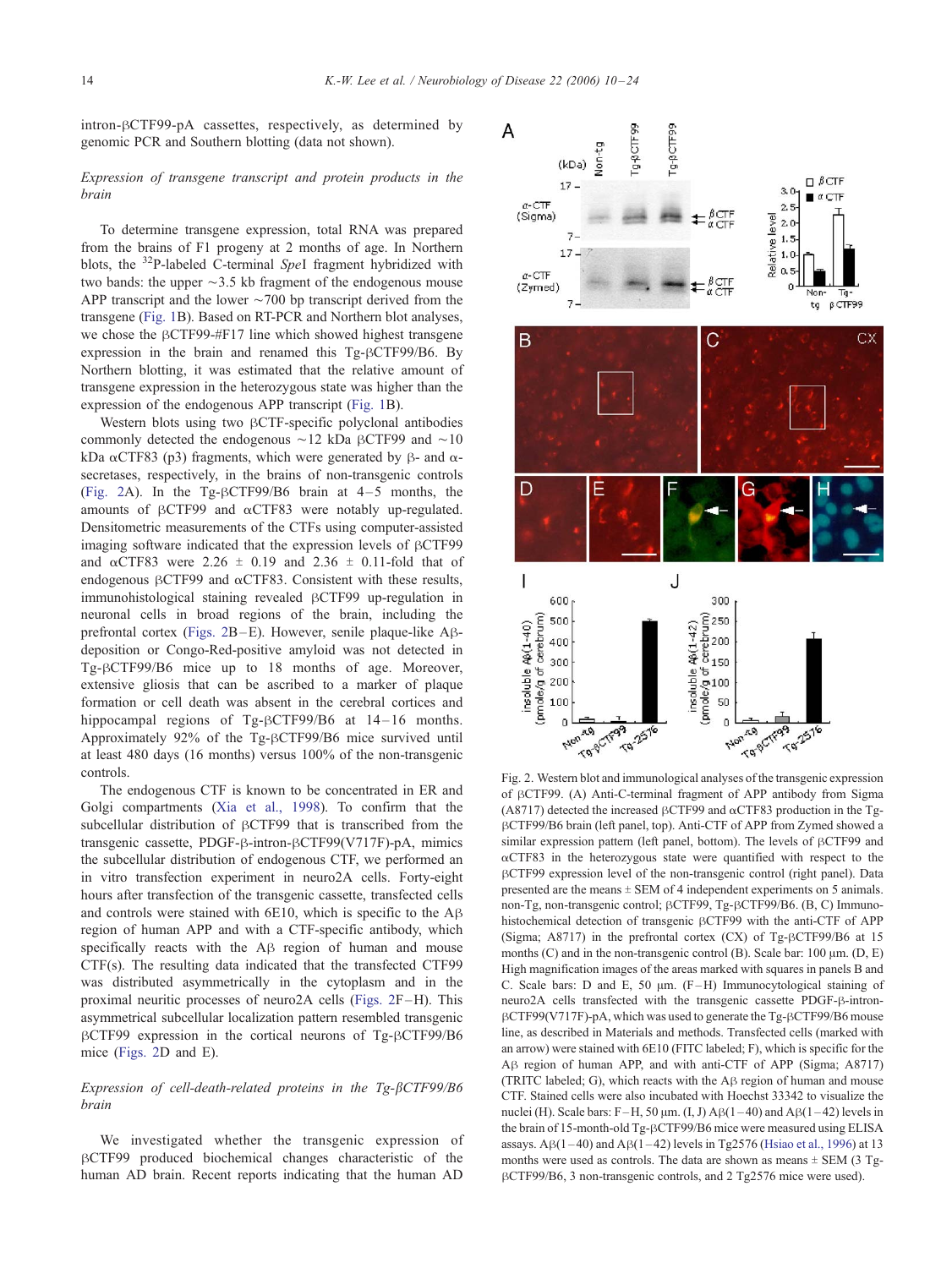<span id="page-5-0"></span>brain shows phospho-JNK up-regulation ([Zhu et al., 2001;](#page-14-0) Savage et al., 2002) prompted us to examine the levels of phospho-JNK, -ERK, -p38 MAPKs, and phospho-c-Jun in the Tg-BCTF99/B6 brain. It was found that the levels of phospho-JNK and phospho-c-Jun in the whole cerebrum homogenate of Tg- $\beta$ CTF99/B6 at 15 months were notably higher than those of age-matched controls, whereas the expressions of JNK1, JNK2, JNK3, phospho-ERK, and phospho-p38 were not significantly changed (Fig. 3).

Next, we examined whether the transgenic expression of BCTF99 affected the expressions of the B-cell leukemia-2 (Bcl-2) family proteins, of which Bcl-2 and Bcl- $x<sub>L</sub>$  are anti-apoptotic whereas Bad and Bax are pro-apoptotic ([Davies, 1995\)](#page-12-0). Western blot analysis indicated that the expressions of Bcl-2 and Bax were significantly elevated, whereas Bcl-x<sub>L</sub> expression was attenuated in whole cerebrum homogenate of Tg- $\beta$ CTF99/B6 mice at 14-16 months (Fig. 4A). Immunostaining showed the increased Bad and Bax expression in the pyramidal cell layer of the hippocampus  $(Figs. 4B-E).$ 

# Expression of calcium-binding protein in the Tg- $\beta$ CTF99/B6 brain

The human AD brains showed the reduced expression of calcium-binding proteins ([Iacopino and Christakos, 1990; Mikko-](#page-12-0)



Fig. 3. Activation of the JNK pathway in the Tg- $\beta$ CTF99/B6 brain. (A) Western blots showed elevated phospho-JNK (P-JNK) and phospho-c-Jun  $(P-c-Jun)$  expression in the whole cerebrum homogenate of Tg- $\beta$ CTF99/B6 at 15 months. The expressions of JNK1, JNK2, JNK3, phospho-ERK (p-ERK), and phospho-p38 (P-p38) were unchanged. (B) Expression levels of phospho-JNK (left panel) and phospho-c-Jun (right panel) were quantified. Data presented are the means  $\pm$  SEM of 7 and 4 independent experiments on 6 and 4 animals for p-JNK and phospho-c-Jun, respectively. \* Indicates a difference at the  $P < 0.05$  level in each group.



Fig. 4. Altered expression of Bcl-2 family proteins in the Tg- $\beta$ CTF99/B6 brain. (A) Western blots showing the expressions of Bcl-2, Bad, Bax, and Bcl- $x_L$  in whole cerebrum homogenate of Tg- $\beta$ CTF99/B6 at 14-15 months and their control. The expression levels of Bcl-2 family proteins were quantified (right panel). Data presented are the means  $\pm$  SEM of 7 independent experiments on  $5$  animals.  $(B-E)$  Immunohistological staining showing increased Bad (B, C) and Bax (D, E) expression in the pyramidal layer of CA1 of Tg- $\beta$ CTF99/B6 at 15 months (C and E) and in age-matched non-transgenic controls (B and D). Insets in panels B-E are high magnification images of CA1 pyramidal cells. Scale bars: B-E, 50  $\mu$ m; insets in B-E; 25  $\mu$ m. \* Indicates a difference at the P < 0.05 level in each group.

nen et al., 1999). In the present study, Western blotting indicated that calbindin (CB) expression was significantly reduced in the whole cerebrum homogenate of Tg- $\beta$ CTF99/B6 at 14-16 months versus the non-transgenic control ([Fig. 5A](#page-6-0)). In agreement with these results, CB immunoreactivity was notably reduced in the neocortex, and in CA1 and CA3, and in the dentate gyrus of Tg- $\beta$ CTF99/B6 versus the non-transgenic controls ([Figs. 5F](#page-6-0)-K). Moreover, this diminished CB expression was detectable in the brains of Tg- $\beta$ CTF99/B6 mice at 12 months, but not at 5 months ([Figs. 5B](#page-6-0) –E). Immunohistochemical and Western blot analyses indicated that the expression levels of the other two calcium binding proteins, parvalbumin and calretinin, in the hippocampal regions were similar for Tg- $\beta$ CTF99/B6 and age-matched controls (data not shown).

## Impaired phosphorylation of CREB in the Tg-bCTF99/B6 brain

Phosphorylated CREB (phospho-CREB) levels are reduced in the AD brain ([Yamamoto-Sasaki et al., 1999\)](#page-14-0). Western blot analysis in the current study indicated that the level of phospho-CREB in the whole cerebrum homogenate of Tg- $\beta$ CTF99/B6 at 14 – 16 months was lower than that of the non-transgenic control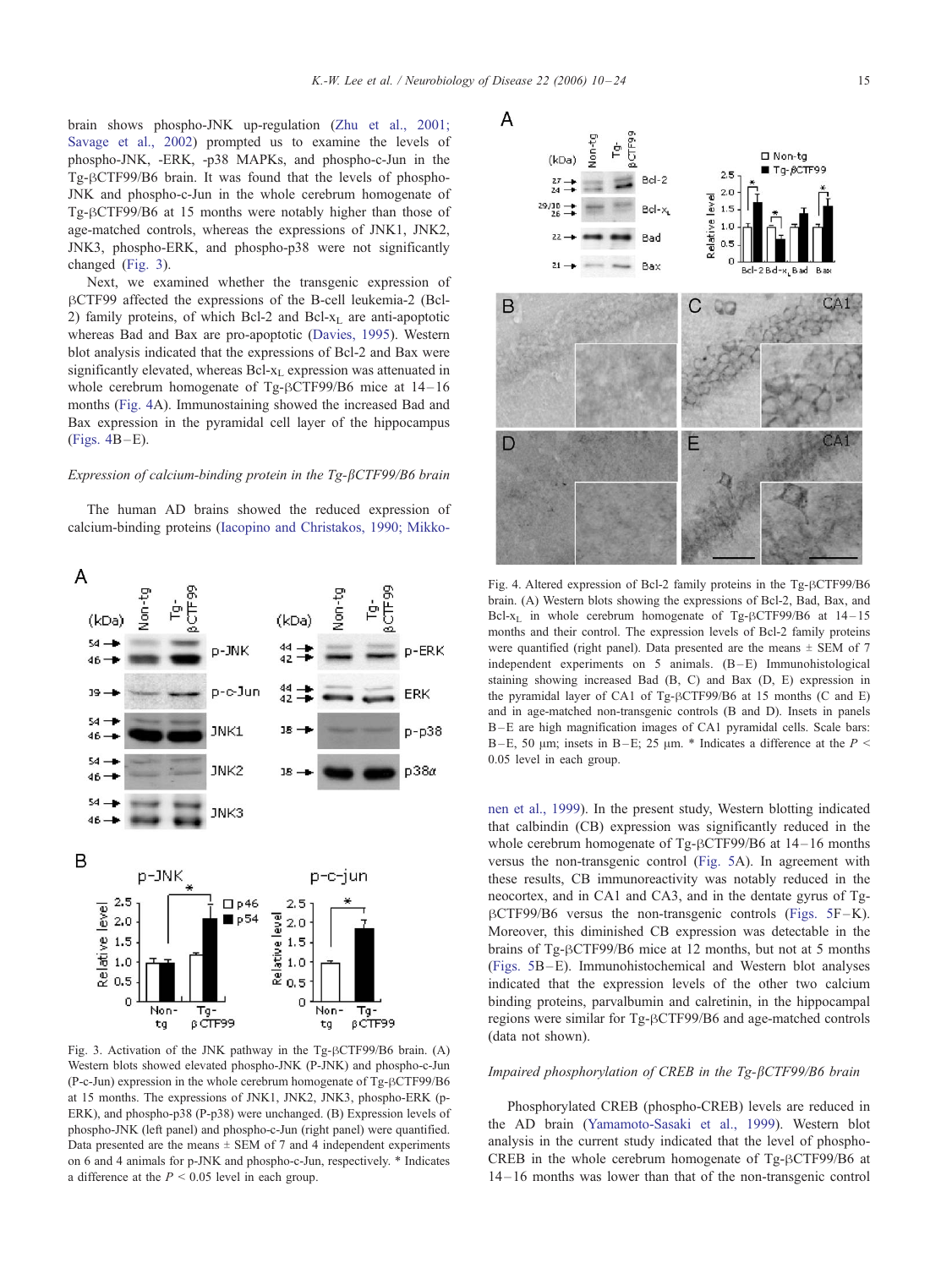<span id="page-6-0"></span>

Non-tg

Tg-βCTF99



Fig. 5. Reduced expression of calbindin in the  $Tg-\beta CTF99/B6$  brain. (A) Representative Western blots showing calbindin expression in the prefrontal cortex (FCx), hippocampus (HP), and piriform cortex/amygdala (Pi/amg) of Tg- $\beta$ CTF99/B6 at 15 months (left panel). Calbindin expression was quantified (right panel). The data are the means  $\pm$  SEM of 6 independent experiments on 5 animals.  $(B - K)$  Immunohistological staining showing calbindin expression in CA1 pyramidal cells (D, E, H, and I) and in granule cells of the dentate gyrus (J and K) of Tg- $\beta$ CTF99/B6 at 5 months (C and E) or at 15 months (G, I, and K) and of age-matched non-transgenic controls at 5 months (B and D) or 15 months (F, H, and J). HP, hippocampus; DG, dentate gyrus. Scale bars: C, 500 µm; K, 100 µm. \* Indicates a difference at the  $P < 0.05$  level in each group.

([Fig. 6A](#page-7-0)). Immunohistological staining indicated that phospho-CREB expressions in the neocortex and in the pyramidal layer of the hippocampus were reduced in Tg- $\beta$ CTF99/B6 at 14-16 months (Figs.  $6F-M$ ), and similarly reduced phospho-CREB expression was also detected in Tg-BCTF99/B6 at 12 months

(data not shown). However, the level of phospho-CREB in Tg- $\beta$ CTF99/B6 at 5 months was similar to that of the non-transgenic control ([Figs. 6B](#page-7-0)-E). In addition, c-Fos immunoreactivity was significantly repressed in the neocortex and in the hippocampal regions of  $Tg-\beta CTF99/B6$  at 12 months versus the non-transgenic controls ([Figs. 6N](#page-7-0) and O).

## Progressive neuronal loss in the aged Tg-BCTF99/B6 brain

To examine the possibility of age-dependent neuronal loss in the Tg-BCTF99/B6 brain, we measured cell densities in the prefrontal and parietal cortices after staining coronal sections of the non-transgenic control and Tg-BCTF99/B6 brains with cresyl violet. The areas counted in the prefrontal cortex spanned the following areas: from dorsal to ventral, the cingulated cortex, the primary and secondary motor cortices, and the primary and secondary sensory cortices, and in the parietal cortex, again from dorsal to ventral, the retrosplenial cortex, the primary sensory cortex, the posterior parietal association area, and the auditory cortex ([Franklin and Paxinos, 1997;](#page-12-0) [Fig. 7A](#page-8-0)). The thicknesses of the primary sensory cortex in the prefrontal cortex and the posterior parietal association area in the parietal cortex of Tg-BCTF99/B6 at 16 – 18 months versus the non-transgenic control were, respectively,  $1.268 \pm 0.018$  mm versus  $1.264 \pm 0.026$  mm ( $P > 0.05$ , Student's t test) and  $0.691 \pm 0.02$  mm versus  $0.688 \pm 0.02$  mm (P > 0.05. Student's  $t$  test). The thicknessess of the prefrontal and parietal cortices in other counted regions were also comparable in both groups of mice.

We determined the cell density of anti-NeuN-stained cells in the prefrontal or parietal cortex after preparation of overlapping optical images covering the target areas, as described in Materials and methods. We counted anti-NeuN-stained or cresyl-violet-stained cells in each optical image without knowing genotypes. The cell density of anti-NeuN-stained cells in the prefrontal cortex of the 16- to 18-month Tg-BCTF99/B6 brain was determined to be  $85.1 \pm 4.2\%$  of the age-matched nontransgenic control (2572  $\pm$  233/mm<sup>2</sup> in Tg- $\beta$ CTF99/B6 versus 3023  $\pm$  58/mm<sup>2</sup> in the non-transgenic control;  $P \le 0.05$ , Student's  $t$  test) ([Figs. 7B](#page-8-0) and C). Similarly, the cell density of anti-NeuN-stained cells in the parietal cortex of the 16- to 18 month Tg- $\beta$ CTF99/B6 brain was 87.5  $\pm$  3.6% of the agematched non-transgenic control (3147  $\pm$  47/mm<sup>2</sup> in Tg- $\beta$ CTF99/ B6 versus 3597  $\pm$  140/mm<sup>2</sup> in the non-transgenic control; P < 0.05, Student's  $t$  test). The thickness of anti-NeuN-stained pyramidal layer of the hippocampal CA1 region of Tg- $\beta$ CTF99/B6 was reduced compared to that of the non-transgenic control ([Figs. 7D](#page-8-0) and E). Consistent with these results, anti-MAP2 staining showed severe atrophy of large apical dendrites of pyramidal neurons in various cortical regions including the prefrontal and parietal cortices of  $Tg-\beta CTF99/B6$  at  $16-18$ months ([Figs. 7F](#page-8-0) and G).

We counted cresyl-violet-stained cells in the prefrontal or parietal cortex, as was for anti-NeuN-stained brain sections. The resulting data were summarized in [Table 1.](#page-7-0) The cresyl violet was found to stain not only neurons, but also some glia, and most stained neurons are distinguishable from glia because of their distinct cell morphology and staining intensity. The cell density of cresyl-violet-stained cells in the prefrontal cortices of the 16 to 18-month Tg- $\beta$ CTF99/B6 brain was determined to be 85.3  $\pm$ 1.34% of the age-matched non-transgenic control  $(3227 \pm 139)$ mm<sup>2</sup> in Tg-BCTF99/B6 versus  $3785 \pm 101/\text{mm}^2$  in the non-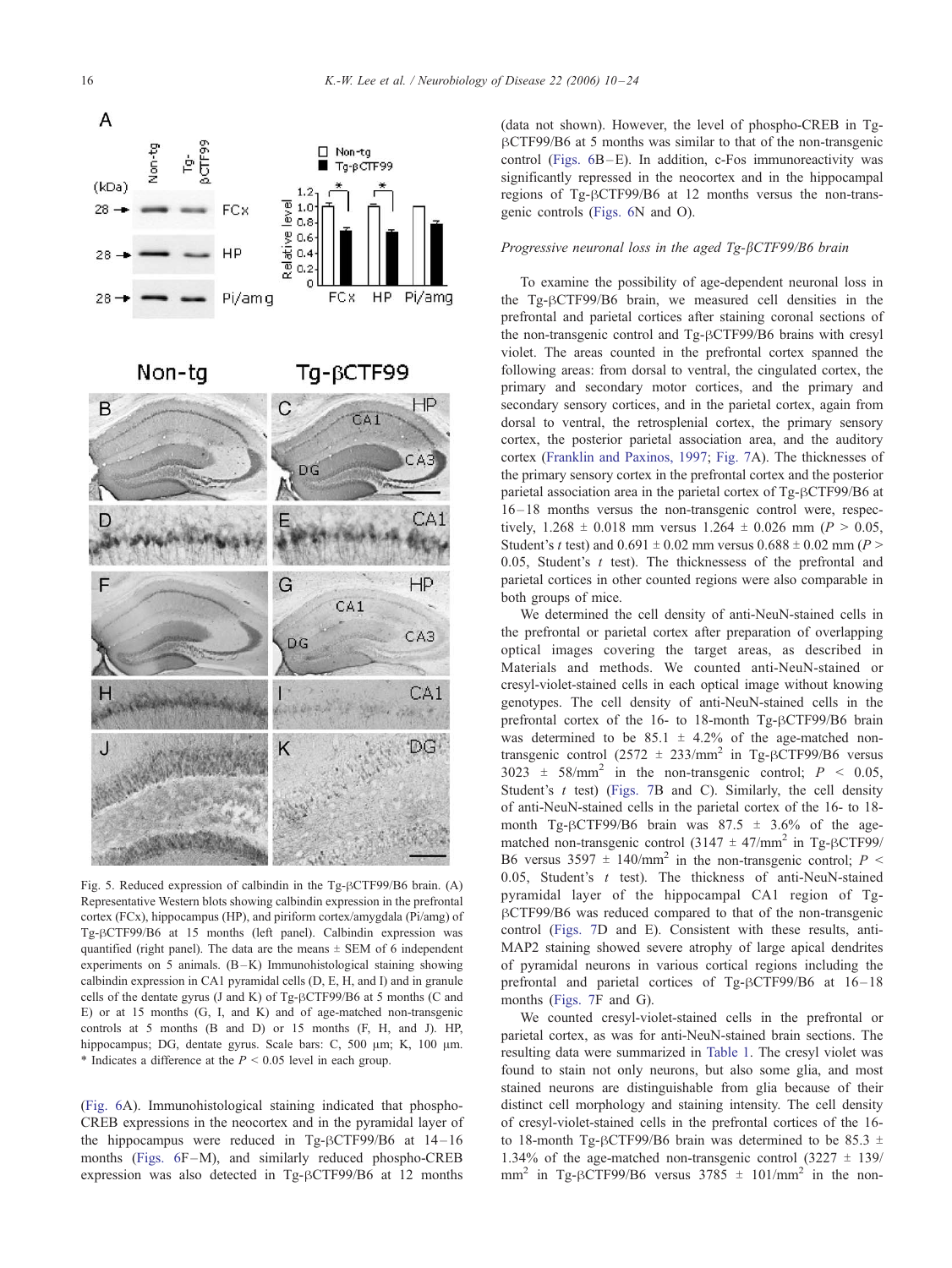<span id="page-7-0"></span>

Fig. 6. Reduced expression of phospho-CREB and c-Fos in the Tg- $\beta$ CTF99/B6 brain. (A) Representative Western blots showing CREB and phospho-CREB expression in the hippocampus of Tg-BCTF99/B6 at 15 months. Expression levels of CREB and phospho-CREB were quantified (right panel). Data are the means  $\pm$  SEM of 5 independent experiments on 4 animals. (B-M) Immunohistological staining for phospho-CREB (B-E, J-M) and CREB (F-I) expression in the prefrontal cortex (F, G, J, and K) and in CA1 pyramidal cells (D, E, H, I, L, and M) of Tg-BCTF99/B6 (C, E, G, I, K, and M) and non-transgenic controls (B, D, F, H, J, and L). (N and O) Reduced expression of c-Fos in the dentate gyrus of Tg- $\beta$ CTF99/B6 at 12 months (O) and in age-matched control (N). HP, hippocampus; CX, prefrontal cortex; DG, dentate gyrus. Scale bars: C, 500  $\mu$ m; I, 50  $\mu$ m; G and O, 200  $\mu$ m. \* Indicates a difference at the P < 0.05 level in each group.

transgenic control;  $P \le 0.05$ , Student's t test). Similarly, the cell density of cresyl-violet-stained cells in the parietal cortex of Tg- $\beta$ CTF99/B6 at 16-18 months was reduced to 89.7  $\pm$  0.65% of that of the non-transgenic control  $(3752 \pm 92/\text{mm}^2)$  in Tg- $\beta$ CTF99/B6 versus 4185  $\pm$  134/mm<sup>2</sup> in the non-transgenic control;  $P < 0.05$ , Student's t test) (Table 1; [Figs. 7I](#page-8-0)-K). At 5 months, however, cresyl-violet-stained cell densities in the prefrontal cortices of Tg-BCTF99/B6 versus non-transgenic controls were, respectively,  $4989 \pm 99/\text{mm}^2$  versus  $4889 \pm 154/$ mm<sup>2</sup> and in the parietal cortices 5558  $\pm$  61/mm<sup>2</sup> versus 5567  $\pm$ 

188/mm<sup>2</sup>, respectively ( $P > 0.05$  in both cases; Student's t test) ([Fig. 7H](#page-8-0)). Anti-MAP2-stained dendritic morphologies of pyramidal neurons between Tg- $\beta$ CTF99/B6 at 5 months and their control mice were indistinguishable (data not shown).

# $Tg$ - $\beta$ CTF99/B6 at 11-14 months showed normal locomotor activity

The altered expressions of biochemical markers and the histological deterioration observed in the Tg-BCTF99/B6 brain

Table 1

The parameters and values for cresyl-violet-stained cell densities in the prefrontal and parietal cortices of Tg-BCTF99/B6 at 16–18 months and of their nontransgenic controls

|                                                 | Prefrontal cortex                     |                                       | Parietal cortex                       |                                  |
|-------------------------------------------------|---------------------------------------|---------------------------------------|---------------------------------------|----------------------------------|
|                                                 | Non-Tg control                        | $Tg-BCTF99/B6$                        | Non-tg control                        | $Tg-BCTF99/B6$                   |
| Animals examined (total brain sections counted) | 7(16)                                 | 8 (17)                                | 6(18)                                 | 7(20)                            |
| Counted area                                    | $6.10 \pm 0.09$ (mm <sup>2</sup> )    | $6.44 \pm 0.1$ (mm <sup>2</sup> )     | $4.73 \pm 0.05 \, \text{(mm)}$        | $4.42 \pm 0.05 \, \text{(mm}^2)$ |
| Thickness <sup>a</sup>                          | $1.264 \pm 0.03$ (mm)                 | $1.268 \pm 0.02$ (mm)                 | $0.688 \pm 0.02$ (mm)                 | $0.691 \pm 0.02$ (mm)            |
| Cell numbers <sup>a</sup>                       | $23530 \pm 675.6$                     | $20838 \pm 917.8$                     | $19848 \pm 691.7$                     | $16564 \pm 461.9$                |
| Cell density <sup>b</sup>                       | $3785.6 \pm 101.5$ (mm <sup>2</sup> ) | $3227.4 \pm 139.4$ (mm <sup>2</sup> ) | $4185.1 \pm 133.9$ (mm <sup>2</sup> ) | $3752.3 \pm 92.3 \text{ (mm}^2)$ |
| P value (Student's $t$ test)                    | $P = 0.003$ ( $P < 0.01$ )            |                                       | $P = 0.01$ ( $P < 0.05$ )             |                                  |

<sup>a</sup> The thickness was measured at the primary sensory cortex in the prefrontal cortex and at the posterior parietal association area in the parietal cortex.<br><sup>b</sup> Cell numbers and cell density in the respective region were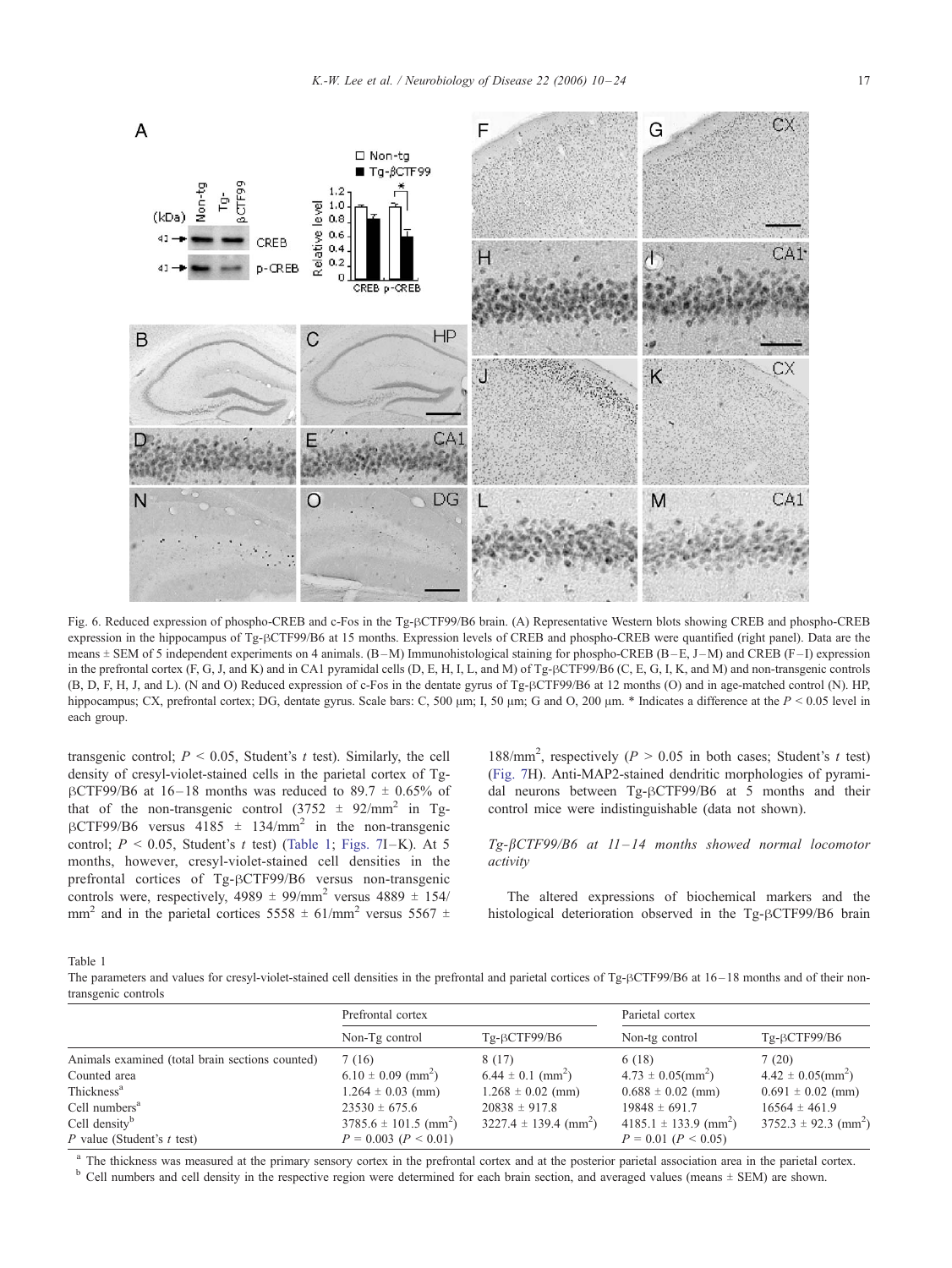<span id="page-8-0"></span>

Fig. 7. Reduced cell density and dendritic atrophy of pyramidal neurons in the parietal cortices of 18-month-old Tg-hCTF99/B6 mice. (A) Cortical areas counted in the prefrontal (left panel) and parietal (right panel) cortices are indicated (hatched areas). Counted areas represent approximately 66.4 – 67.9% for the prefrontal cortex and 41.1–43.3% for the parietal cortex of the total cerebral cortex of a hemisphere in each coronal section of the brain. For each cortical area,  $2-4$  brain sections on  $7-8$  Tg- $\beta$ CTF99/B6 mice at  $16-18$  months and  $6-7$  non-transgenic controls were examined. (B-E) Representative photomicrographs showing the anti-NeuN-stained prefrontal cortices (B, C) and anti-NeuN-stained pyramidal cells (D, E) of the hippocampal CA1 regions (insets) of TghCTF99/B6 at 18 months (C, E) and their non-transgenic controls (B, D). The photographed images (B, C) are from the prefrontal cortex indicated by a rectangle in the left panel of A. (F, G) Posterior parietal cortices stained with peroxidase/DAB-labeled anti-MAP2 or Texas-Red-labeled anti-MAP2 (insets) are presented. Presented peroxidase/DAB-labeled and Texas-Red-labeled images are from independent individuals at 18 months. (H-K) The cell densities (H, I) of cresyl-violet-positive cells in the prefrontal (pfCTX) and posterior parietal (ppCTX) cortices of Tg- $\beta$ CTF99/B6 mice at 5 (H) or 16–18 (I–K) months and their non-transgenic controls, and scatter plots of data points  $(J, K)$  are shown. Scale bars: C and G, 100  $\mu$ m. E, 50  $\mu$ m.

prompted us to investigate their behavioral and psychological responses. With respect to the spontaneous motor activities, such as walking, running, climbing, grasping, writhing, and motor skills related to eating, Tg-BCTF99/B6 mice at up to 20 months were indistinguishable from the corresponding non-transgenic animals. In an open field test, the locomotor activities displayed by Tg-BCTF99/B6 mice at 11 months or 14 months were similar to those of age-matched controls (data not shown).

# Impaired cognitive function of Tg-bCTF99/B6

To assess the cognitive function of Tg- $\beta$ CTF99/B6 mice, we used the Morris water maze test and the passive avoidance test. Mice were trained to perform a hidden platform task in the Morris water maze. The performance of non-transgenic control mice at 7, 12.5, and 14.5 months old progressively improved after trials. Whereas the times required for Tg- $\beta$ CTF99/B6 to find the hidden platform gradually increased versus the age-matched non-trans-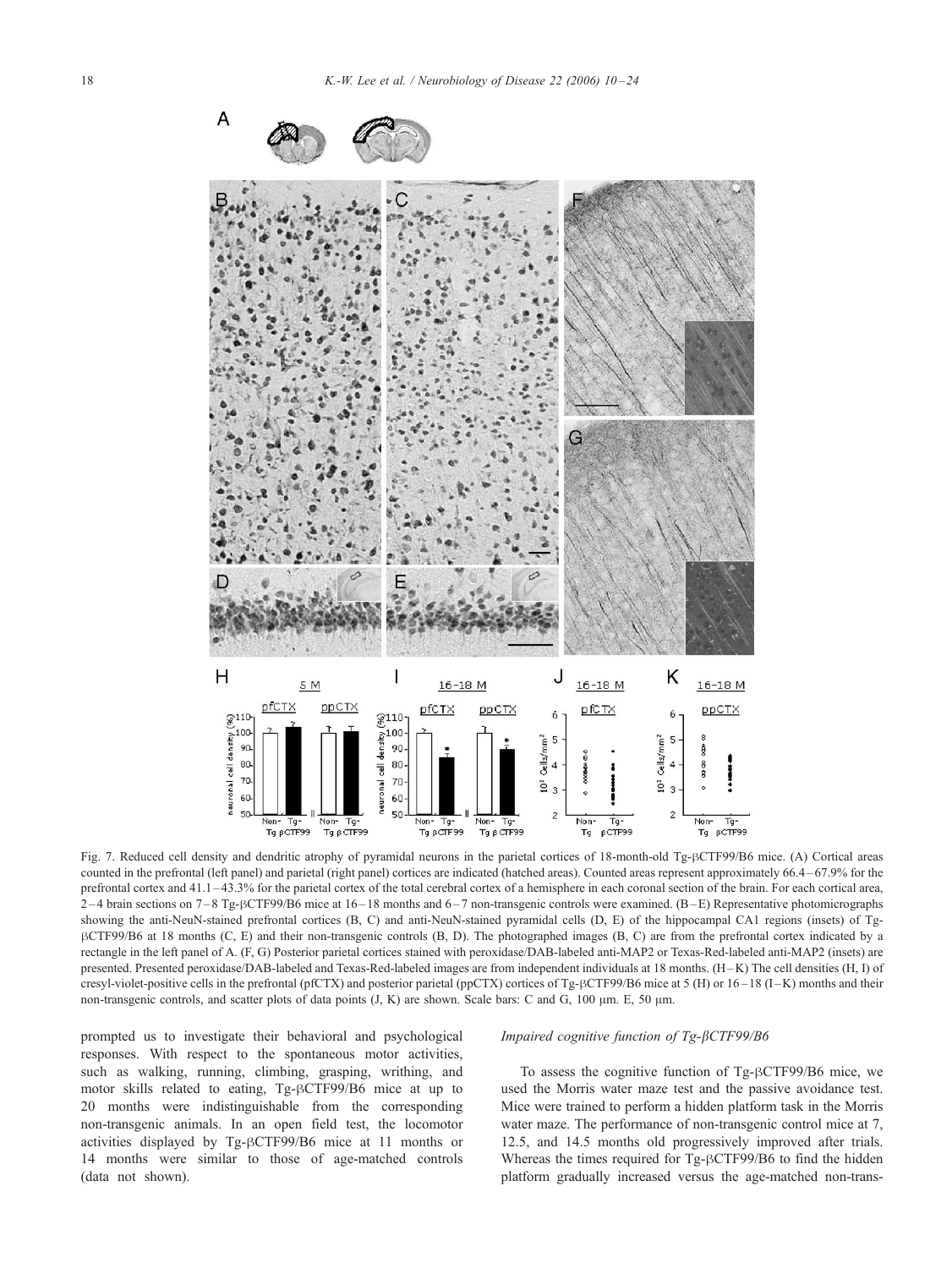<span id="page-9-0"></span>genic controls, the escape latency of Tg- $\beta$ CTF99/B6 at 12.5 and 14.5 months remained to be higher than that of the control animals  $(P < 0.05, n = 8-15)$  (Figs. 8A-B). In a probe trial test, Tg-BCTF99/B6 mice at 12.5 months showed reduced dwelling time in the target quadrant compared to that of the control animals (Fig. 8C). In the visual platform version of the Morris water maze, Tg- $\beta$ CTF99/B6 at 12.5 months showed a good performance as much as the age-matched controls did (Fig. 8D).

In the passive avoidance test, the latency to enter the dark chamber was similar for  $Tg-\beta CTF99/B6$  and control at 7 months. However, the post-shock latency for the Tg-BCTF99/B6 mice was shorter than that of the non-transgenic controls (Fig. 8E). This impaired memory retention of Tg-BCTF99/B6 mice was also clearly observable at 10 months (data not shown) and at 14 months (Fig. 8E).

## The increased anxiety shown by  $Tg-\beta CTF99/B6$  mice

Increased anxiety is a problematic symptom of human AD ([Chemerinski et al., 1998; Folstein and Bylsma, 1999; Chung and](#page-12-0) Cummings, 2000; Ownby et al., 2000). Histological deterioration and various biochemical alterations in the brain led us to examine the anxiety-related behaviors of Tg-BCTF99/B6 mice. In the elevated plus maze, the number of entries and the time spent in the open arm for  $Tg-BCTF99/B6$  mice at 5 months were indistinguishable from those of the non-transgenic controls (data not shown). In contrast, Tg- $\beta$ CTF99/B6 mice at 11 months visited the open arm less frequently and spent less time there than age-



Fig. 9. Increased anxiety shown by Tg- $\beta$ CTF99/B6. (A, B) Tg- $\beta$ CTF99/B6 at 13 months showed a lower number of entries and spent less time in the open arm of the elevated plus maze than age-matched non-transgenic controls. Means  $\pm$  SEM are shown (10 controls and 7 Tg- $\beta$ CTF99/B6 mice were used). \* Indicates a difference at the  $P < 0.05$  level in each group.

matched non-transgenic controls (Fig. 9), which suggest that the  $Tg-\beta CTF99/B6$  mice showed increasing anxiety with age.

## Discussion

The current study was undertaken to examine the role of the  $A\beta$ -bearing carboxy-terminal fragment of APP,  $\beta$ CTF99, in the pathophysiology of the aging brain, using a novel transgenic



Fig. 8. Altered cognitive functions of Tg- $BCTF9/B6$  mice. (A, B) Escape latencies of Tg- $BCTF9/B6$  at 7 (A), 12.5, or 14.5 (B) months and of their agematched controls in the hidden platform version of the Morris water maze. Naive mice of 8 controls and 7 Tg- $\beta$ CTF99/B6 were examined at 7 months. Naive mice of 7 controls and 8 Tg-BCTF99/B6 were examined at 12.5 months and reexamined at 14.5 months. (C) A spatial probe trial test. Following the 5-day training session as shown in panel B, Tg-BCTF99/B6 mice at 12.5 months and their control mice were placed in a spatial probe trial test. The percentage of time spent in the target quadrant was determined (means  $\pm$  SEM) during probe trials. The dashed line represents chance performance levels (25%). Filled column: Tg-BCTF99/B6. Open column: non-transgenic littermates (\* for  $P < 0.05$ ). (D) Escape latencies of Tg-BCTF99/B6 at 12.5 months and of their agematched controls in the visual platform version of the Morris water maze. (E) Memory retention in the passive avoidance test for Tg- $\beta$ CTF99/B6 at 7 or 14 months. Memory retention of Tg-BCTF99/B6 at 11 months was also defective (not shown). Ten controls and 10 Tg-BCTF99/B6 were used at 7 months and 14 controls and 9 Tg- $\beta$ CTF99/B6 at 14 months. Pre-, pre-shock; Post-, post-shock. Means  $\pm$  SEM are presented. \* and \*\* indicate differences at the P < 0.05 and  $P < 0.01$  levels, respectively, in each group.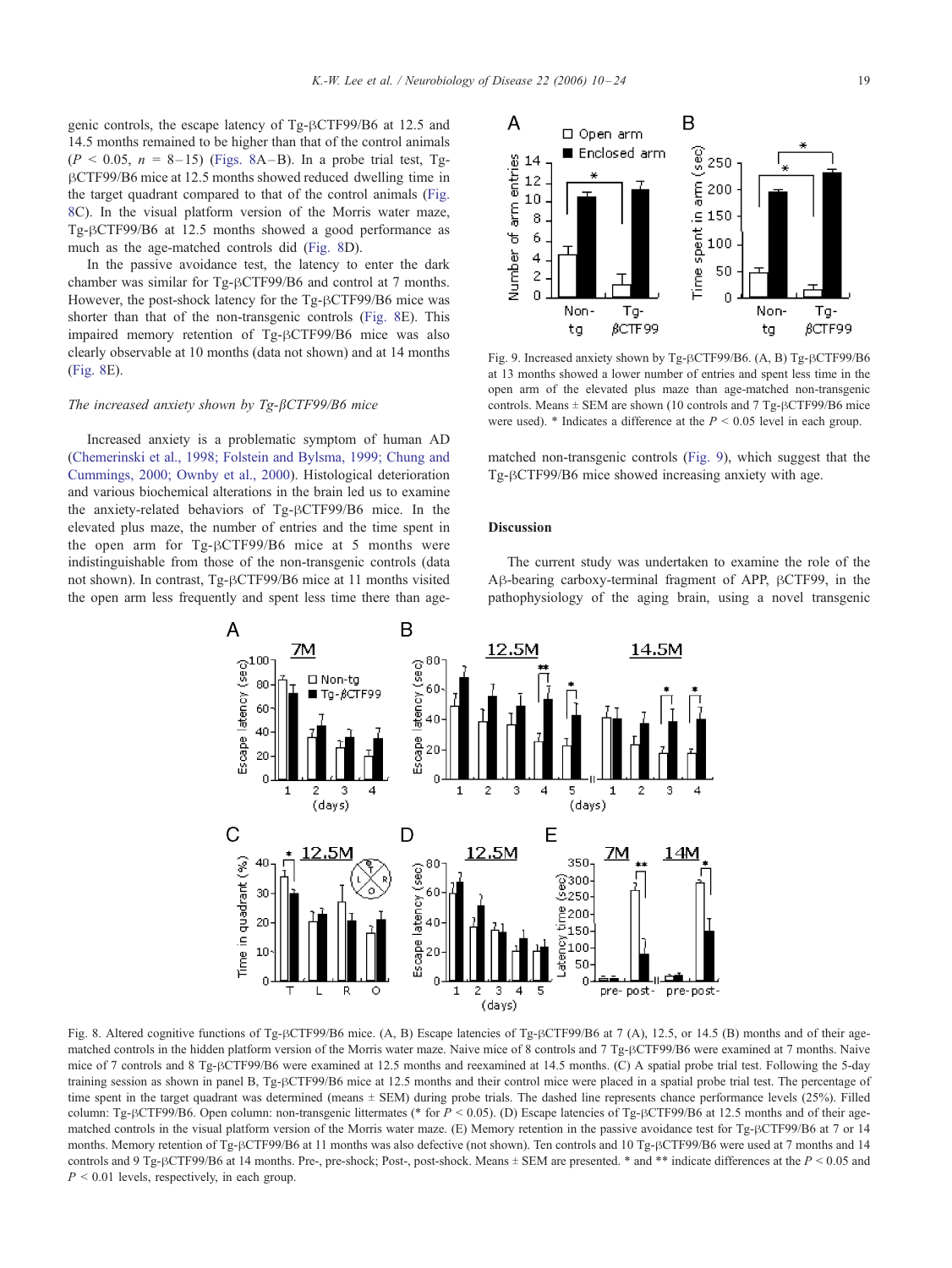mouse line, Tg-BCTF99/B6, created from the C57BL/6 inbred strain. As demonstrated by this study, the transgenic expression of hCTF99 produced progressive detrimental changes in the brains of mice, which emulated the important pathological and behavioral features of human AD.

## The transgenic strategy used in generating  $Tg-\beta CTF99/B6$

The major factors that made it possible to generate the transgenic Tg- $\beta$ CTF99/B6 mouse line were as follows. Firstly, the transgenic cassette used in Tg-BCTF99/B6 contained the APP signal sequence (17 amino acids) immediately followed by the  $AB$ bearing C-terminal 99 amino acids of APP containing the V717F Indiana mutation. After the signal sequence has been clipped-off,  $\beta$ CTF99(V717F) is supposed to correctly orientate in the membrane like the endogenous  $\beta$ -secretase cleaved CTF of APP. Therefore, the  $\beta$ CTF99(V717F) expressed in Tg- $\beta$ CTF99/B6 mice is expected to have the same topographical configuration as that of natural  $\beta$ CTFs or more precisely of the C-terminal part of APP. Our in vitro analysis of the expression of  $\beta$ CTF99 in neuro2A cells and the observed transgenic expression pattern of  $\beta$ CTF99 in the brain in vivo supported our initial intentions ([Fig. 2\)](#page-4-0). Secondly, the heterologous intron was inserted immediately after the PDGF $\beta$ promoter, which led to Tg-BCTF99/B6 that expresses the transgene at a level 2.3-fold of that of endogenous CTF, as determined by Western blotting. We speculate that this up-regulation of  $\beta$ CTF99 is essentially required to produce the observed pathophysiological signs of the AD-like brain because mouse lines expressing lower levels of the same transgene did not produce the same distinctive phenotypes, even when they reached an age of  $12 - 18$  months (data not shown). Thirdly, the Tg- $\beta$ CTF99/B6 mouse line was established from the C57BL/6 inbred strain. Adopting this strategy basically eliminated the possibility of phenotypic variations resulting from compound genetic backgrounds, as encountered in other CTF- or APP-expressing transgenic lines. In fact, previously created CTF-expressing transgenic lines have compound genetic backgrounds, such as the C57BL/6 – DBA/2 hybrids ([Li et al., 1999; Rutten et al., 2003\)](#page-13-0), the C57BL/6 – SJL hybrids ([Kammesheidt et al., 1992; Fukuchi et al., 1996;](#page-13-0) Oster-Granite et al., 1996), or the C3H –C57BL/6 hybrids ([Nalbantoglu et al., 1997; Sato et al., 1997\)](#page-13-0). We speculate that these complicated genetic backgrounds and different topographic configuration of expressed CTFs with respect to the cellular membrane, and transgene expression levels, contribute to the diversity of published data on the role of CTFs in the aging brain. The genetic strategy used in our Tg-BCTF99/B6 mouse line should confer on them many additional advantages over other AD models, given that the phenotypic variation between individuals is minimized, which highly simplifies studies involving genetic intercrosses with other transgenic animals and reduces the need for multiple control lines.

We originally obtained 16 and 2 germ-line transmittable founder lines that carried the PDGF- $\beta$ CTF99-pA or the PDGF $intron$ - $\beta$ CTF99-pA cassette, respectively, although similar amounts of efforts had been put in both transgenic cases. In addition, all PDGF- $\beta$ CTF99 founder lines and 1 out of 2 PDGF-intron- $\beta$ CTF99-pA founder lines expressed the transgene at very low levels, and most biochemical and behavioral phenotypes of these lines were either not expressed or subtle. These results may suggest the importance of the intron in our transgenic cassettes to ensure high levels of transgene expression and also the difficulty in obtaining mice expressing high levels of  $\beta$ CTF99. We admit that it might be a limitation of this study to describe phenotypes of TgβCTF99/B6 mice based on a transgenic line, and it remains to be more rigorously tested in the future that the potential transgene integration-induced mutation contributes to any of the observed abnormalities. Nonetheless, we are convinced that biochemical and behavioral phenotypes of Tg-BCTF99/B6 mice are due to the expression of  $\beta$ CTF99/B6 because of following reasons. First, all phenotypes described are expressed in an age-dependent manner or in aged brains, as in the cases of other known AD models. Second, independently generated Tg-APP/B6 mice expressing a mutant form of APP also show phenotypes similar to those of  $Tg-BCTF99/$ B6. Tg-APP/B6 mice showed enhanced  $\beta$ CTF99 expression originated from the APP transgene. Both  $Tg-\beta CTF99/B6$  and Tg-APP/B6 mice showed reduced calbindin expression in the dentate gyrus. Reduced calbindin expression is also detected in aged Tg2576 mice, not in young Tg2576 mice (our unpublished data), and reduced calbindin expression is known to be a histological feature of the AD brain ([Iacopino and Christakos,](#page-12-0) 1990; Mikkonen et al., 1999). Third, our preliminary data show that the biochemical and behavioral phenotypes of both homozygote and heterozygote of Tg-BCTF99/B6 mice are produced progressively and age-dependently, but only in aged animals, though phenotypes displayed by homozygous Tg- $\beta$ CTF99/B6 are generally stronger than those of heterozygote.

# Neuropathological features of Tg-bCTF99/B6 as an AD model

Tg- $\beta$ CTF99/B6 mice showed a progressive and age-dependent reduction in the expression of calbindin and phospho-CREB, neuronal loss in the brain, cognitive deficits, and increased anxiety, all of which are characteristic features of the human AD brain. Each of these features probably justifies more detailed discussion.

First, Tg- $\beta$ CTF99/B6 mice at 14–15 months showed severely attenuated calbindin (CB) expression in several brain regions including the hippocampus ([Fig. 4\)](#page-5-0). Calbindin, together with parvalbumin (PV) and calretinin (CR), constitutes the calciumbinding proteins that label GABAergic and pyramidal-shaped neurons in various areas of the brain ([Iacopino and Christakos,](#page-12-0) 1990; Leuba et al., 1998; Bu et al., 2003). These calcium-binding proteins regulate intracellular calcium concentrations due to their calcium buffering capacities. Moreover, altered intracellular calcium homeostasis may impair normal cellular function, including synaptic plasticity, and/or potentiate the cytotoxicity of neural cells ([Mattson et al., 1993; Mattson, 1998; Berridge,](#page-13-0) 1998; Carafoli, 2002). Mice deficient in CB were found to show impairments in spatial learning and LTP ([Molinari et al., 1996\)](#page-13-0). Moreover, in aging or neurodegenerative brains, CB expression was reduced, and this may be related to pathologic changes ([Iacopino and Christakos, 1990; Leuba et al., 1998; Bu et al.,](#page-12-0) 2003). Despite the development of numerous AD models, the correlation between CB depletion and cognitive deficits has been described only recently in transgenic lines expressing mutant forms of human APP ([Palop et al., 2003; Lee et al., 2004\)](#page-13-0). It would be interesting to explore the mechanisms determining how the age-dependent decline in brain CB expression of the TgβCTF99/B6 model leads to impaired cognition and other AD-like pathophysiologies.

Second, Tg- $\beta$ CTF99/B6 at 12-16 months showed phospho-CREB down-regulation in many brain regions including the hippocampus. CREB phosphorylation is known to increase during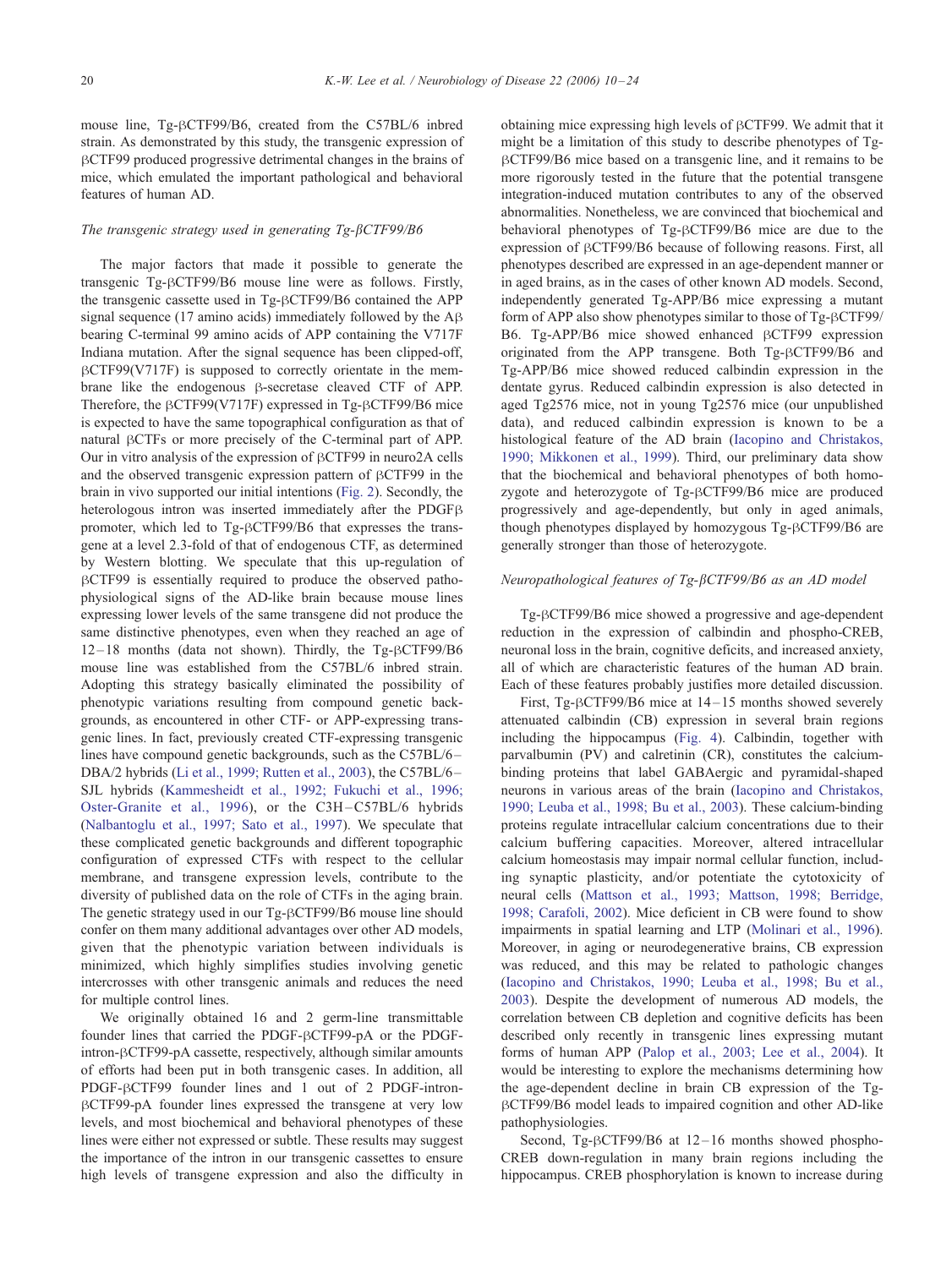neural activity and to lead to long-lasting synaptic plasticity, especially in hippocampus-dependent memory ([Mayford and](#page-13-0) Kandel, 1999; Viola et al., 2000; Colombo et al., 2003). Moreover, antisense oligodeoxynucleotide-mediated disruption of the CREB gene in the hippocampus was found to impair long-term memory formation ([Guzowski and McGaugh, 1997\)](#page-12-0), and a targeted mutation of the CREBß-isoform was associated with abnormal learning and memory ([Bourtchuladze et al., 1994; Blendy et al.,](#page-12-0) 1996), whereas increasing the level of CREB in the brain enhanced the formation of long-term memory ([Josselyn et al., 2001\)](#page-13-0). In the Alzheimer's brain, phospho-CREB levels were found to be attenuated without any accompanying change in total CREB protein, in addition, the CREB-related intracellular signaling pathway was found to be disturbed ([Yamamoto-Sasaki et al.,](#page-14-0) 1999). These results suggest that the age-dependent cognitive impairment of Tg- $\beta$ CTF99/B6 mice could be related to a CREBrelated signaling pathway. Moreover, CREB activity in the nucleus accumbens was found to influence anxiety-like behavioral responses ([Barrot et al., 2002\)](#page-12-0). And, because Tg- $\beta$ CTF99/B6 mice showed anxiety-like behaviors in the elevated plus maze ([Fig.](#page-9-0) 9), the mechanism determining the role of CREB in the progressive generation of anxiety may be worthy of exploration in the future.

Third, Tg- $\beta$ CTF99/B6 mice at 14–15 months showed many biochemical and histological markers of an AD pathophysiology. These mice showed some similarities with the Tg2576 + PS1P264L double transgenic mouse model of [Savage et al.](#page-13-0) (2002) as both AD models showed increased JNK pathway activation, a feature displayed by the human AD brain ([Zhu et](#page-14-0) al., 2001; Savage et al., 2002). These results support the known strong correlation between  $\beta$ CTF99 or its products and increased JNK pathway activation in the pathogenesis of AD. In addition, Tg- $\beta$ CTF99/B6 mice at 14-15 months showed altered Bcl-2 family protein expressions in the brain. The expressions of Bcl-2, Bad, and Bax in brain were increased, whereas  $Bel-<sub>L</sub>$  expression was reduced in Tg- $\beta$ CTF99/B6 mice at 14-15 months, thus indicating unbalanced Bcl-2 family protein expressions in the brain. These altered expression patterns of the Bcl-2 family proteins in the brain of Tg- $\beta$ CTF99/B6 mice resemble the increased expressions of Bcl-2, Bad, and Bax in the human AD brain ([Nagy and Esiri, 1997; Kitamura et al., 1998\)](#page-13-0).

Fourth, the progressive and age-dependent neuronal loss observed in the Tg-BCTF99/B6 brain is an important feature of a potential AD model ([Fig. 7\)](#page-8-0). Moreover, the neuronal loss was detected in the Tg- $\beta$ CTF99/B6 brain at 16–18 months, but not at 5 months, and the histologic evidence of this change is in agreement with the prior occurrence of behavioral changes and transcriptional or biochemical alterations, such as CB and phospho-CREB downregulation, phospho-JNK and phospho-c-Jun up-regulation, and the altered expressions of Bcl-2 family proteins in the  $Tg-\beta CTF99/$ B6 brain at  $14-15$  months. It is likely that these biochemical alterations in advance signal the behavioral and histological pathogenesis of Tg- $\beta$ CTF99/B6 mice. Neuronal loss is a central hallmark of the AD brain and eventually leads to severe or irreversible cognitive and psychiatric dysfunctions ([Mattson et al.,](#page-13-0) 1999). Questions such as how this prior occurrence of biochemical and histological changes specifically affects the process of neuronal loss, which factors in the aging brain critically lead to neuronal loss and behavioral impairments, what the neuronal properties of the degenerating neurons are, and what strategy is needed to delay or protect the pathophysiology of the AD-like brain can potentially be answered using this  $Tg$ - $\beta$ CTF99/B6 model.

Fifth, Tg-BCTF99/B6 mice showed increased anxiety and cognitive impairments, which are the behavioral features observed in the human AD brain ([Chemerinski et al., 1998; Folstein and](#page-12-0) Bylsma, 1999; Chung and Cummings, 2000; Ownby et al., 2000). Above all, the fact that these phenotypes are presented by a single transgenic line is intriguing. Although increased anxiety is a symptom of AD ([Folstein and Bylsma, 1999\)](#page-12-0), Tg2576 and APP23 mouse models, which are widely used in many laboratories partly because they show AD-like phenotypes such as  $A\beta$ -plaque deposition and cognitive deficits, do not show increased anxiety ([Lalonde et al., 2002b;](#page-13-0) L-W Lee and P-L Han, unpublished observation). Thus, not all of the desirable traits mimicked by developed animal models are successfully represented by a single mouse line. With regard to this, we hope that the developed TghCTF99/B6 mouse line will be a useful model for the study of the AD-like pathophysiology which underlies increased anxiety in the aging brain.

Sixth, Tg- $\beta$ CTF99/B6 mice should be useful in other studies of hCTF99-related biology. Tg-hCTF99/B6 mice lead us to predict the potential toxic effects of  $\gamma$ -secretase inhibitor use in AD patients. As described, the genetic elimination of  $\gamma$ -secretase activity using a conditional knockout strategy resulted in  $\beta$ CTF99 accumulation in the brain and impaired learning and memory ([Dewachter et al., 2002\)](#page-12-0). The results of the current study strongly suggest that any AD drug that increases  $\beta$ CTF99 accumulation in the AD brain is likely to aggravate AD pathogenesis.

## The roles of  $\beta$ CTF99 in AD-related pathogenesis

The observed neuronal loss and behavioral impairments of Tg- $\beta$ CTF99/B6 mice raise the question as to how the transgenic  $\beta$ CTF99 produces such phenotypes. A growing body of evidence, albeit indirect, suggests the involvement of CTFs in AD-related pathogenesis. CTFs have been detected in tangle-bearing neurons in the AD brain ([Lahiri et al., 2002\)](#page-13-0), in dystrophic neurites around senile plaques ([Shoji et al., 1990\)](#page-14-0), and in the Down's syndrome brain ([Russo et al., 2001\)](#page-13-0). In cultured neuronal cells, various forms of CTFs, for examples, CTF31, AICD (CTF57 and CTF59), and  $\beta$ CTF99, can exert neurotoxicity, which is associated with the induction of glycogen synthase kinase 3<sub>B</sub> or with the inhibition of histone deacetylation ([Kim et al., 2003, 2004\)](#page-13-0). Furthermore, the carboxyl-terminal fragment of APP with 105 amino acids (CTF105) can disturb  $Ca^{2+}$  homeostasis in cultured cells ([Suh](#page-14-0)) and Checler, 2002) and disrupt mitochondrial function, which leads to increased cytochrome c release and caspase 3 activation ([Kim et](#page-13-0) al., 2002). In addition, CTF104 increases the production of IL-1 $\beta$ , TNF $\alpha$ , and NO in cultured astrocytes ([Suh and Checler, 2002\)](#page-14-0). These molecules may contribute to neuroinflammation and cell death in the aging brain, and, although the findings of these studies are indirect, it is possible that the same mechanisms involved in these in vitro studies contribute to the pathogenic role of  $\beta$ CTF99 in the Tg- $\beta$ CTF99/B6 brain. In this regard, the developed TgβCTF99/B6 mouse model could be used to dissect the in vivo role of the C-terminal fragments in AD-related pathogenesis. Tg- $\beta$ CTF99/B6 mice express  $\beta$ CTF99(V717F), thus it is possible that histological and behavioral changes observed in Tg-BCTF99/ B6 mice are due to an as-yet-unidentified toxic effect of  $\beta$ CTF99(V717F). Among the previously generated transgenic mouse lines expressing CTFs described in Introduction, three lines had been designed to express mutant forms of CTFs,  $C100(V-I)$ ([Araki et al., 1994\)](#page-12-0),  $C100(V - F)$  ([Sberna et al., 1998\)](#page-14-0), and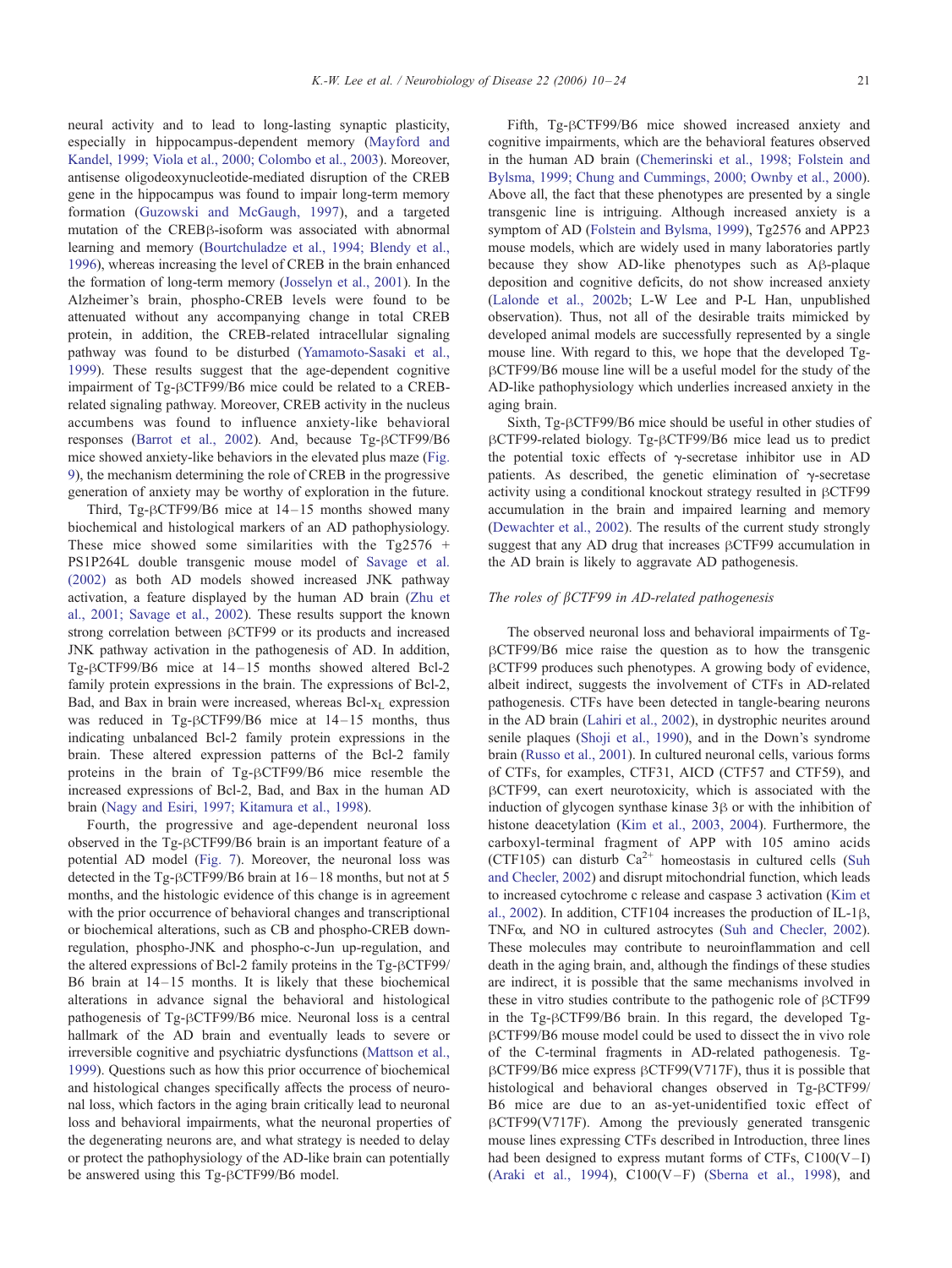<span id="page-12-0"></span> $C99(I-F)$  ([Rutten et al., 2003\)](#page-13-0), although these transgenic lines do not show any obvious AD-like pathogenesis. In particular, transgenic mice expressing  $C100(V-F)$  ([Sberna et al., 1998\)](#page-14-0) carry a mutation essentially identical to that of Tg-BCTF99/B6 mice but showed no clear phenotype. Given the severe phenotypes shown by Tg- $\beta$ CTF99/B6 mice, the absence of a phenotype in their CTFexpressing line may have been due to a low level of transgene expression or a blocking effect due to unidentified genetic backgrounds in a hybrid background. Although the Indiana mutation of APP(V717F) increases  $\overrightarrow{AB}$  plaque pathogenesis, it is not known whether  $\beta$ CTF99(V717F) itself is more toxic than wild type  $\beta$ CTF99. Future studies generating additional transgenic mice expressing wild type CTF99, AICD (CTF57, CTF59), or CTF31 in the inbred C57BL/6 mice would helpfully address this and related issues.

In summary, the developed Tg-BCTF99/B6 mouse line was found to display a wide range of biological markers characterizing the AD-like brain, although Tg-BCTF99/B6 mice did not show plaque pathogenesis or tauopathy. The AD animal models described to date show the pathological and behavior features of AD to varying degrees, yet none of these lines fully captures the complete spectrum of AD symptoms, and no specific mouse line possesses all of the desirable traits of developed model animals. In this sense, the  $Tg$ - $\beta$ CTF99/B6 mouse line is expected to serve as a useful AD model for the study of AD-related pathogenesis. In addition, the various biochemical, histological, and behavioral markers shown by  $Tg-\beta CTF99/B6$  mice, which recapitulate the pathophysiology of the AD brain, should provide a useful means of developing drugs aimed at treating and delaying the expression of AD symptoms.

## Acknowledgment

This work was supported by a grant (M103KV010020 03K2201 02020) from Brain Research Center, The 21st Century Frontier Research Program of the Ministry of Science and Technology, Republic of Korea.

## Appendix A. Supplementary data

Supplementary data associated with this article can be found in the online version at [doi:10.1016/j.nbd.2005.09.011.]( doi:10.1016\j.nbd.2005.09.011 )

## References

- Araki, E., Yamada, T., Takemura, K., Yamaguchi, H., Sakimura, K., et al., 1994. Transgenic mice expressing the amyloid  $\beta$  protein-containing carboxyl-terminal fragment of the Alzheimer's amyloid precursor protein. Int. J. Exp. Clin. Invest. 2, 100 – 106.
- Barrot, M., Olivier, J.D., Perrotti, L.I., DiLeone, R.J., Berton, O., et al., 2002. CREB activity in the nucleus accumbens shell controls gating of behavioral responses to emotional stimuli. Proc. Natl. Acad. Sci. U. S. A. 99, 11435 – 11440.
- Berger-Sweeney, J., McPhie, D.L., Arters, J.A., Greenan, J., Oster-Granite, M.L., Neve, R.L., 1999. Impairments in learning and memory accompanied by neurodegeneration in mice transgenic for the carboxyl-terminus of the amyloid precursor protein. Brain Res. Mol. Brain Res. 66, 150-162.
- Berridge, M.J., 1998. Neuronal calcium signaling. Neuron 21, 13-26.
- Blendy, J.A., Kaestner, K.H., Schmid, W., Gass, P., Schutz, G., 1996. Targeting of the CREB gene leads to up-regulation of a novel CREB mRNA isoform. EMBO J. 15, 1098-1106.
- Bourtchuladze, R., Frenguelli, B., Blendy, J., Cioffi, D., Schutz, G., Silva, A.J., 1994. Deficient long-term memory in mice with a targeted mutation of the cAMP-responsive element-binding protein. Cell 79,  $59 - 68.$
- Bu, J., Sathyendra, V., Nagykery, N., Geula, C., 2003. Age-related changes in calbindin-D28k, calretinin, and parvalbumin-immunoreactive neurons in the human cerebral cortex. Exp. Neurol. 182, 220 – 231.
- Carafoli, E., 2002. Calcium signaling: a tale for all seasons. Proc. Natl. Acad. Sci. U. S. A. 99, 1115 – 1122.
- Che, Y., Piao, C.S., Han, P.-L., Lee, J.-K., 2001. Delayed induction of aBcrystallin in activated glia cells of hippocampus in KA-treated mouse brain. J. Neurosci. Res. 65, 425 – 431.
- Chemerinski, E., Petracca, G., Manes, F., Leiguarda, R., Starkstein, S.E., 1998. Prevalence and correlates of anxiety in Alzheimer's disease. Depress. Anxiety 7, 166-170.
- Chung, J.A., Cummings, J.L., 2000. Neurobehavioral and neuropsychiatric symptoms in Alzheimer's disease: characteristics and treatment. Neurol. Clin. 18, 829 – 846.
- Colombo, P.J., Brightwell, J.J., Countryman, R.A., 2003. Cognitive strategy-specific increases in phosphorylated cAMP response elementbinding protein and c-Fos in the hippocampus and dorsal striatum. J. Neurosci. 23, 3547 – 3554.
- Davies, A.M., 1995. The Bcl-2 family of proteins, and the regulation of neuronal survival. Trends Neurosci. 18, 355 – 358.
- Dewachter, I., Reverse, D., Caluwaerts, N., Ris, L., Kuiperi, C., et al., 2002. Neuronal deficiency of presenilin 1 inhibits amyloid plaque formation and corrects hippocampal long-term potentiation but not a cognitive defect of amyloid precursor protein [V717I] transgenic mice. J. Neurosci. 22, 3445 – 3453.
- Esler, W.P., Wolfe, M.S., 2001. A portrait of Alzheimer secretases—New features and familiar faces. Science 293, 1449 – 1454.
- Franklin, K.B.J., Paxinos, P., 1997. The Mouse Brain in Stereotaxic Coordinates. Arcademic Press, San Diego.
- Folstein, M.F., Bylsma, F.W., 1999. Noncognitive symptoms of Alzheimer Disease. In: Terry (Ed.), Alzheimer Disease, 2nd ed. Lippincott Williams and Wilkins, Philadelphia.
- Fukuchi, K., Ho, L., Younkin, S.G., Kunkel, D.D., Ogburn, C.E., et al., 1996. High levels of circulating beta-amyloid peptide do not cause cerebral beta-amyloidosis in transgenic mice. Am. J. Pathol. 149,  $219 - 227$
- Games, D., Adams, D., Alessandrini, R., Barbour, R., Berthelette, P., et al., 1995. Alzheimer-type neuropathology in transgenic mice overexpressing V717F beta-amyloid precursor protein. Nature 373, 523 – 527.
- Gervais, F.G., Xu, D., Robertson, G.S., Vaillancourt, J.P., Zhu, Y., et al., 1999. Involvement of caspases in proteolytic cleavage of Alzheimer's amyloid-beta precursor protein and amyloidogenic A beta peptide formation. Cell 97, 395 – 406.
- Guzowski, J.F., McGaugh, J.L., 1997. Antisense oligodeoxynucleotidemediated disruption of hippocampal cAMP response element binding protein levels impairs consolidation of memory for water maze training. Proc. Natl. Acad. Sci. U. S. A. 94, 2693 – 2698.
- Hsiao, K., Chapman, P., Nilsen, S., Eckman, C., Harigaya, Y., et al., 1996. Correlative memory deficits, Abeta elevation, and amyloid plaques in transgenic mice. Science 274, 99-102.
- Horgan, B., Beddington, R., Costantini, F., Lacy, E., 1994. Manuplating the Mouse Embryos. A Laboratory Manual. 2nd ed. Cold Spring Harbor Press.
- Iacopino, A.M., Christakos, S., 1990. Specific reduction of calciumbinding protein (28-kilodalton calbindin-D) gene expression in aging and neurodegenerative diseases. Proc. Natl. Acad. Sci. U. S. A. 87, 4078 – 4082.
- Irizarry, M.C., Soriano, F., McNamara, M., Page, K.J., Schenk, D., et al., 1997. Abeta deposition is associated with neuropil changes, but not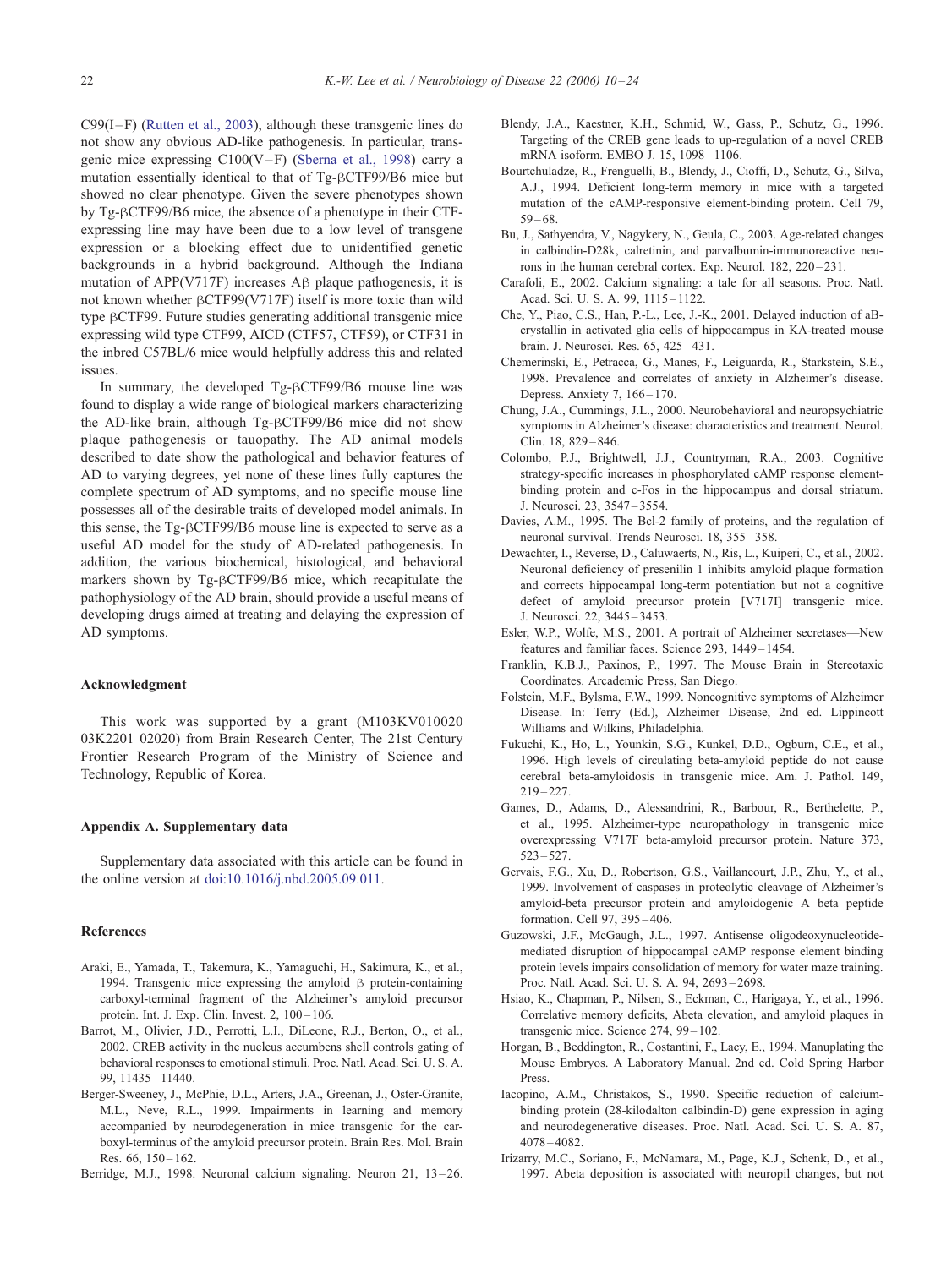<span id="page-13-0"></span>with overt neuronal loss in the human amyloid precursor protein V717F (PDAPP) transgenic mouse. J. Neurosci. 17, 7053 – 7059.

- Josselyn, S.A., Shi, C., Carlezon, W.A., Neve, R.L., Nestler, E.J., Davis, M., 2001. Long-term memory is facilitated by cAMP response element-binding protein overexpression in the amygdala. J. Neurosci. 21, 2404 – 2412.
- Kammesheidt, A., Boyce, F.M., Spanoyannis, A.F., Cummings, B.J., Ortegon, M., et al., 1992. Deposition of beta/A4 immunoreactivity and neuronal pathology in transgenic mice expressing the carboxylterminal fragment of the Alzheimer amyloid precursor in the brain. Proc. Natl. Acad. Sci. U. S. A. 89, 10857 – 10861.
- Kim, H.S., Lee, J.H., Lee, J.P., Kim, E.M., Chang, K.A., et al., 2002. Amyloid beta peptide induces cytochrome C release from isolated mitochondria. NeuroReport 13, 1989 – 1993.
- Kim, H.S., Kim, E.M., Lee, J.P., Park, C.H., Kim, S., et al., 2003. Cterminal fragments of amyloid precursor protein exert neurotoxicity by inducing glycogen synthase kinase-3beta expression. FASEB J. 17,  $1951 - 1953$
- Kim, H.S., Kim, E.M., Kim, N.J., Chang, K.A., Choi, Y., et al., 2004. Inhibition of histone deacetylation enhances the neurotoxicity induced by the C-terminal fragments of amyloid precursor protein. J. Neurosci. Res. 75, 117 – 124.
- Kitamura, Y., Shimohama, S., Kamoshima, W., Ota, T., Matsuoka, Y., et al., 1998. Alteration of proteins regulating apoptosis, Bcl-2, Bcl-x, Bax, Bak, Bad, ICH-1 and CPP32, in Alzheimer's disease. Brain Res. 780,  $260 - 269$
- Lahiri, D.K., Kotwal, G.J., Farlow, M.R., Sima, A., Kupsky, W., et al., 2002. The role of the carboxyl-terminal fragments of amyloid precursor protein in Alzheimer's disease. Ann. N. Y. Acad. Sci. 973, 334 – 339.
- Lalonde, R., Dumont, M., Fukuchi, K., Strazille, C., 2002a. Transgenic mice expressing the human C99 terminal fragment of  $\beta$ APP: effects on spatial learning, exploration, anxiety, and motor coordination. Exp. Gerontol. 37, 1399 – 1410.
- Lalonde, R., Dumont, M., Staufenbiel, M., Sturchler-Pierrat, C., Strazielle, C., 2002b. Spatial learning, exploration, anxiety, and motor coordination in female APP23 transgenic mice with the Swedish mutation. Brain Res. 956, 36-44.
- Lee, J.Y., Mook-Jung, I., Koh, J.Y., 1999. Histochemically reactive zinc in plaques of the Swedish mutant beta-amyloid precursor protein transgenic mice. J. Neurosci. RC10, 1-5.
- Lee, K.W., Hong, J.H., Choi, I.Y., Che, Y., Lee, J.K., et al., 2002. Impaired D2 dopamine receptor function in mice lacking type 5 adenylyl cyclase. J. Neurosci. 15, 7931 – 7940.
- Lee, K.-W., Lee, S.H., Kim, H., Song, J.-S., Yang, S.-D., et al., 2004. Progressive cognitive impairment and anxiety induction in the absence of plaque deposition in C57BL/6 inbred mice expressing transgenic amyloid precursor protein. J. Neurosci. Res. 76, 572 – 580.
- Leuba, G., Kraftsik, R., Saini, K., 1998. Quantitative distribution of parvalbumin, calretinin, and calbindin D-28k immunoreactive neurons in the visual cortex of normal and Alzheimer cases. Exp. Neurol. 152,  $278 - 291$
- Li, Q.X., Maynard, C., Cappai, R., McLean, C.A., Cherny, R.A., et al., 1999. Intracellular accumulation of detergent-soluble amyloidogenic A beta fragment of Alzheimer's disease precursor protein in the hippocampus of aged transgenic mice. J. Neurochem. 72, 2479 – 2487.
- Li, Y.M., Xu, M., Lai, M.T., Huang, Q., Castro, J.L., et al., 2000. Photoactivated gamma-secretase inhibitors directed to the active site covalently label presenilin 1. Nature 405, 689 – 694.
- Lu, D.C., Rabizadeh, S., Chandra, S., Shayya, R.F., Ellerby, L.M., et al., 2000. A second cytotoxic proteolytic peptide derived from amyloid beta-protein precursor. Nat. Med. 6, 397 – 404.
- Marambaud, P., Wen, P.H., Dutt, A., Shioi, J., Takashima, A., et al., 2003. A CBP binding transcriptional repressor produced by the PS1/epsiloncleavage of N-cadherin is inhibited by PS1 FAD mutations. Cell 114,  $635 - 645.$
- Mattson, M.P., 1998. Modification of ion homeostasis by lipid peroxidation: roles in neuronal degeneration and adaptive plasticity. Trends Neurosci. 21, 53-57.
- Mattson, M.P., Rydel, R.E., Lieberburg, I., Smith-Swintosky, V.L., 1993. Altered calcium signaling and neuronal injury: stroke and Alzheimer's disease as examples. Ann. N. Y. Acad. Sci.  $679$ ,  $1-21$ .
- Mattson, M.P., Pedersen, W.A., Duan, W., Culmsee, C., Camandola, S., 1999. Cellular and molecular mechanisms underlying perturbed energy metabolism and neuronal degeneration in Alzheimer's and Parkinson's diseases. Ann. N. Y. Acad. Sci. 893, 154 – 175.
- Mayford, M., Kandel, E.R., 1999. Genetic approaches to memory storage. Trends Genet. 15, 463 – 470.
- Mikkonen, M., Alafuzoff, I., Tapiola, T., Soininen, H., Miettinen, R., 1999. Subfield- and layer-specific changes in parvalbumin, calretinin and calbindin-D28K immunoreactivity in the entorhinal cortex in Alzheimer's disease. Neuroscience 92, 515 – 532.
- Molinari, S., Battini, R., Ferrari, S., Pozzi, L., Killcross, A.S., et al., 1996. Deficits in memory and hippocampal long-term potentiation in mice with reduced calbindin D28K expression. Proc. Natl. Acad. Sci. U. S. A. 93, 8028 – 8033.
- Nagy, Z.S., Esiri, M.M., 1997. Apoptosis-related protein expression in the hippocampus in Alzheimer's disease. Neurobiol. Aging 18, 565-571.
- Nalbantoglu, J., Tirado-Santiago, G., Lahsaini, A., Poirier, J., Goncalves, O., et al., 1997. Impaired learning and LTP in mice expressing the carboxy terminus of the Alzheimer amyloid precursor protein. Science  $387, 500 - 505$
- Naruse, S., Thinakaran, G., Luo, J.J., Kusiak, J.W., Tomita, T., et al., 1998. Effects of PS1 deficiency on membrane protein trafficking in neurons. Neuron 21, 1213 – 1221.
- Neve, R.L., Boyce, F.M., McPhie, D.L., Greenan, J., Oster-Granite, M.L., 1996. Transgenic mice expressing APP-C100 in the brain. Neurobiol. Aging 17, 191-203.
- Oster-Granite, M.L., McPhie, D.L., Greenan, J., Neve, R.L., 1996. Agedependent neuronal and synaptic degeneration in mice transgenic for the C terminus of the amyloid precursor protein. J. Neurosci. 16, 6732 – 6741.
- Ownby, R.L., Harwood, D.G., Barker, W.W., Duara, R., 2000. Predictors of anxiety in patients with Alzheimer's disease. Depress. Anxiety 11,  $38 - 42$
- Palop, J.J., Jones, B., Kekonius, L., Chin, J., Yu, G.Q., et al., 2003. Neuronal depletion of calcium-dependent proteins in the dentate gyrus is tightly linked to Alzheimer's disease-related cognitive deficits. J. Neurosci. 100, 9572 – 9577.
- Rodgers, R.J., Dalvi, A., 1997. Anxiety, defense and the elevated plusmaze. Neurosci. Biobehav. Rev. 21, 801-810.
- Russo, C., Salis, S., Dolcini, V., Venezia, V., Song, X.H., et al., 2001. Amino-terminal modification and tyrosine phosphorylation of carboxyterminal fragments of the amyloid precursor protein in Alzheimer's disease and Down's syndrome brain. Neurobiol. Dis. 8, 173-180.
- Rutten, B.P., Wirths, O., Van de Berg, W.D., Lichtenthaler, S.F., Vehoff, J., et al., 2003. No alterations of hippocampal neuronal number and synaptic bouton number in a transgenic mouse model expressing the beta-cleaved C-terminal APP fragment. Neurobiol. Dis. 12, 110-120.
- Sandhu, F.A., Salim, M., Zain, S.B., 1991. Expression of the human betaamyloid protein of Alzheimer's disease specifically in the brains of transgenic mice. J. Biol. Chem. 266, 21331 – 21334.
- Sasahara, M., Fries, J.W., Raines, E.W., Gown, A.M., Westrum, L.E., et al., 1991. PDGF B-chain in neurons of the central nervous system, posterior pituitary, and in a transgenic model. Cell 64, 217 – 227.
- Sato, M., Kawarabayashi, T., Shoji, M., Kobayashi, T., Tada, N., et al., 1997. Neurodegeneration and gliosis in transgenic mice overexpressing a carboxy-terminal fragment of Alzheimer amyloid-beta protein precursor. Dementia Geriatr. Cognit. Disord. 8, 296-307.
- Savage, M.J., Lin, Y.G., Ciallella, J.R., Flood, D.G., Scott, R.W., 2002. Activation of c-Jun N-terminal kinase and p38 in an Alzheimer's disease model is associated with amyloid deposition. J. Neurosci. 22, 3376 – 3385.